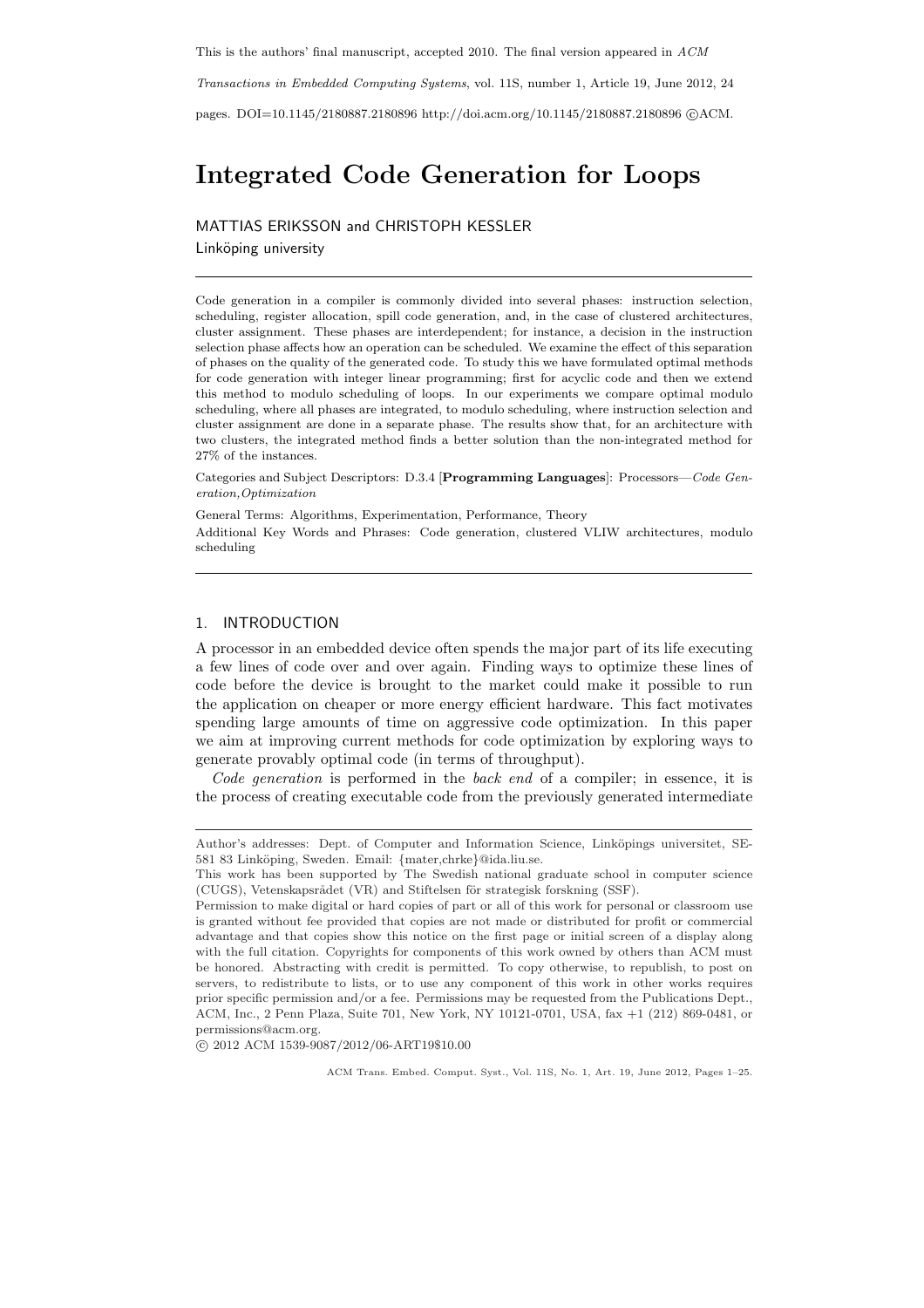representation (IR). One way to do this is to perform three phases in some sequence:

- $-$ *Instruction selection phase*  $-$  Select target instructions matching the IR. This phase includes resource allocation.
- -Instruction scheduling phase  $-$  Map the selected instructions to time slots on which to execute them.
- $-$ Register allocation phase  $-$  Select registers in which intermediate values are to be stored.

While doing the phases in sequence is simpler and less computationally heavy, the phases are interdependent. Hence, integrating the phases of the code generator gives more opportunities for optimization. The cost of integrating the phases is that the size of the solution space increases: there is a combinatorial explosion when decisions in all phases are considered simultaneously. This is especially the case when we consider complicated processors with clustered register files and functional units where many different target instructions may be applied to a single IR operation, and with both explicit and implicit transfers between the register clusters.

In this paper we are interested in code generation for very long instruction word (VLIW) architectures [Fisher 1983]. For VLIW processors the issued long instruction words contain multiple operations that are executed in parallel. This means that all instruction level parallelism is static, i.e. the compiler (or assembler level programmer) decides which operations are to be executed at the same point in time. Our focus is particularly on clustered VLIW architectures in which the functional units of the processor are limited to using a subset of the available registers [Fernandes 1998]. The motivation behind clustered architectures is to reduce the number of register ports and thereby making the processor use less silicon and be more scalable. This clustering makes the job of the compiler even more difficult since there are now even stronger interdependencies between the phases of the code generation. For instance, which instruction (and thereby also functional unit) is selected for an operation influences to which register the computed value may be written.

For ease of presentation, we begin with an integer linear programming model for acyclic code generation, i.e. for basic blocks<sup>1</sup>, in Section 2. This section also contains an experimental comparison of the integer linear programming model to a heuristic based on genetic algorithms. In Section 3 we extend the integer linear programming model to modulo scheduling. Additionally we show some theoretical properties of the algorithm and its search space and show results of an extensive experimental evaluation where we compare the fully integrated method to a method where instruction selection and cluster assignment is done in a separate phase. Section 4 lists related work in acyclic and cyclic integrated code generation and Section 5 concludes the paper.

## 2. INTEGRATED CODE GENERATION WITH INTEGER LINEAR PROGRAMMING

For optimal code generation for basic blocks we use an integer linear programming formulation. In this section we will introduce all parameters, variables and con-

<sup>&</sup>lt;sup>1</sup>A basic block is a block of code that contains no jump instructions and no jump target other than the beginning of the block. I.e., when the flow of control enters the basic block all of the operations in the block are executed exactly once.

ACM Trans. Embed. Comput. Syst., Vol. 11S, No. 1, Art. 19, June 2012.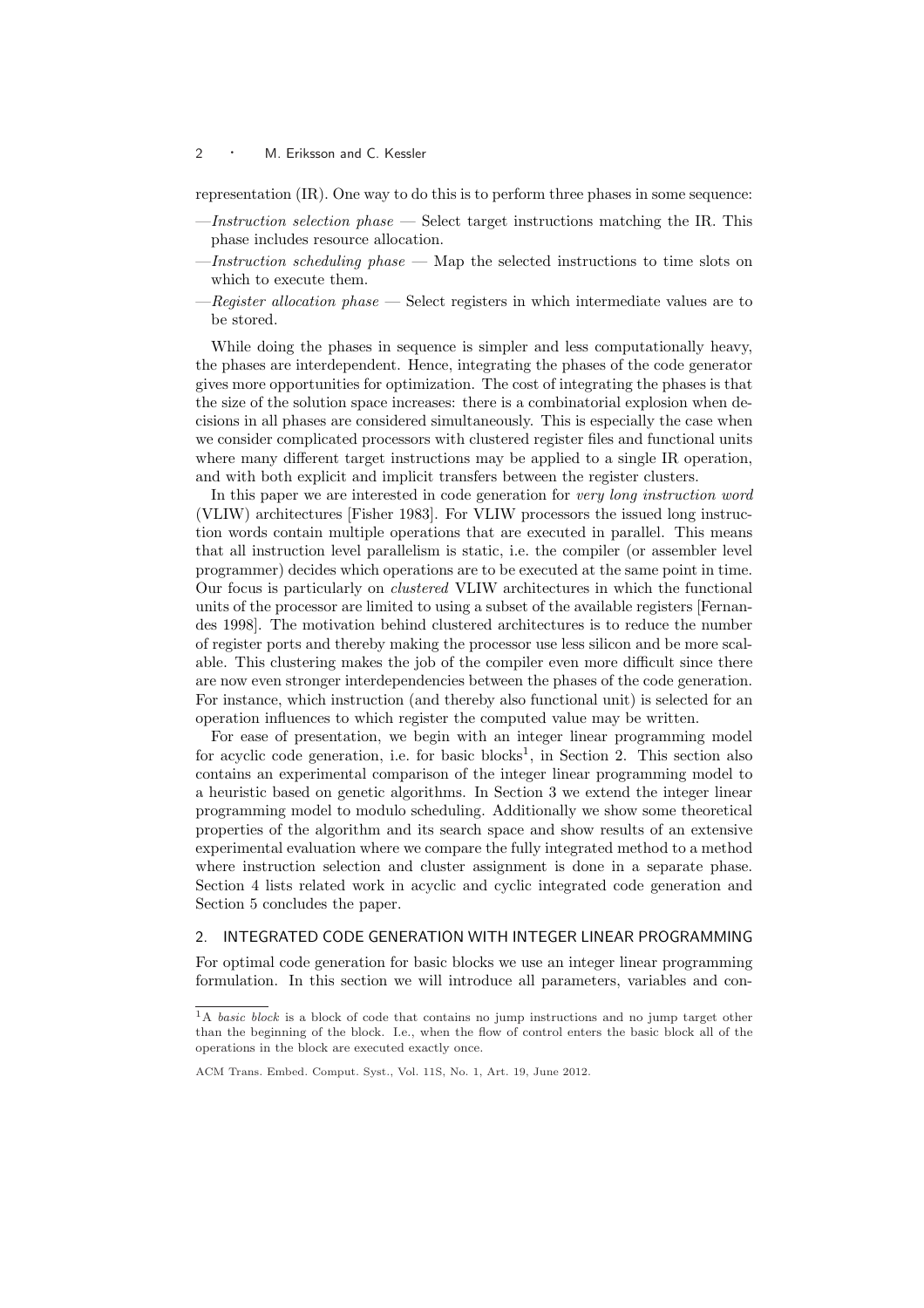straints which are used by the CPLEX solver to generate a schedule with minimal execution time. This model integrates instruction selection (including cluster assignment), instruction scheduling and register allocation. An advantage of using integer linear programming is that a mathematically precise description is generated as a side effect. Also, the integer linear programming model is natural to extend to modulo scheduling, as we show in Section 3. The integer linear programming model presented here is based on a series of models previously published in [Bednarski and Kessler 2006; Eriksson et al. 2008; Eriksson and Kessler 2009].

# 2.1 Data flow graph

A basic block is modeled as a directed acyclic graph (DAG)  $G = (V, E)$ , where  $E = E_1 \cup E_2 \cup E_m$ . The set V contains intermediate representation (IR) nodes, the sets  $E_1, E_2 \subset V \times V$  represent edges between operations and their first and second operand respectively. Dependences that are not true data dependences are modeled with the set  $E_m \subset V \times V$ . The integer parameter  $Op_i$  describes operators of the IR-nodes  $i \in V$ .

# 2.2 Instruction set

The instructions of the target machine are modeled by the set  $P = P_1 \cup P_{2+} \cup P_0$ of patterns.  $P_1$  is the set of *singletons*, which only cover one IR node. The set  $P_{2+}$ contain composites, which cover multiple IR nodes (used e.g. for multiply-and-add which covers a multiplication immediately followed by an addition). And the set  $P_0$  consists of patterns for *non-issue* instructions which are needed when there are IR nodes in  $V$  that do not have to be covered by an instruction, e.g. an IR node representing a constant value that needs not be loaded into a register. The IR is low level enough so that all patterns model exactly one (or zero in the case of  $P_0$ ) instructions of the target machine. When we use the term pattern we mean a pair consisting of one instruction and a set of IR-nodes that the instruction can implement. I.e., an instruction can be paired with different sets of IR-nodes and a set of IR-nodes can be paired with more than one instruction. For instance, on the TI-C62x DSP processor (see Figure 1) an addition can be done with any of twelve different instructions (not counting the multiply-and-add instructions): ADD.L1, ADD.L2, ADD.S1, ADD.S2, ADD.D1, ADD.D2, ADD.L1X, ADD.L2X, ADD.S1X, ADD.S2X, ADD.D1X or ADD.D2X.

For each pattern  $p \in P_{2^+} \cup P_1$  we have a set  $B_p = \{1, \ldots, n_p\}$  of generic nodes for the pattern. For composites we have  $n_p > 1$  and for singletons  $n_p = 1$ . For composite patterns  $p \in P_{2^+}$  we also have  $E_{p} \subset B_p \times B_p$ , the set of edges between the generic pattern nodes. Each node  $k \in B_p$  of the pattern  $p \in P_{2^+} \cup P_1$  has an associated operator number  $OP_{p,k}$  which relates to operators of IR nodes. Also, each  $p \in P$  has a *latency*  $L_p$ , meaning that if p is scheduled at time slot t the result of p is available at time slot  $t + L_p$ .

#### 2.3 Resources and register sets

We model the resources of the target machine with the set  $\mathcal F$  and the register banks with the set  $RS$ . The binary parameter  $U_{p,f,o}$  is 1 iff the instruction with pattern  $p \in P$  uses the resource  $f \in \mathcal{F}$  at time step o relative to the issue time. Note that this allows for multiblock [Kessler et al. 2007] and irregular reservation tables [Rau

ACM Trans. Embed. Comput. Syst., Vol. 11S, No. 1, Art. 19, June 2012.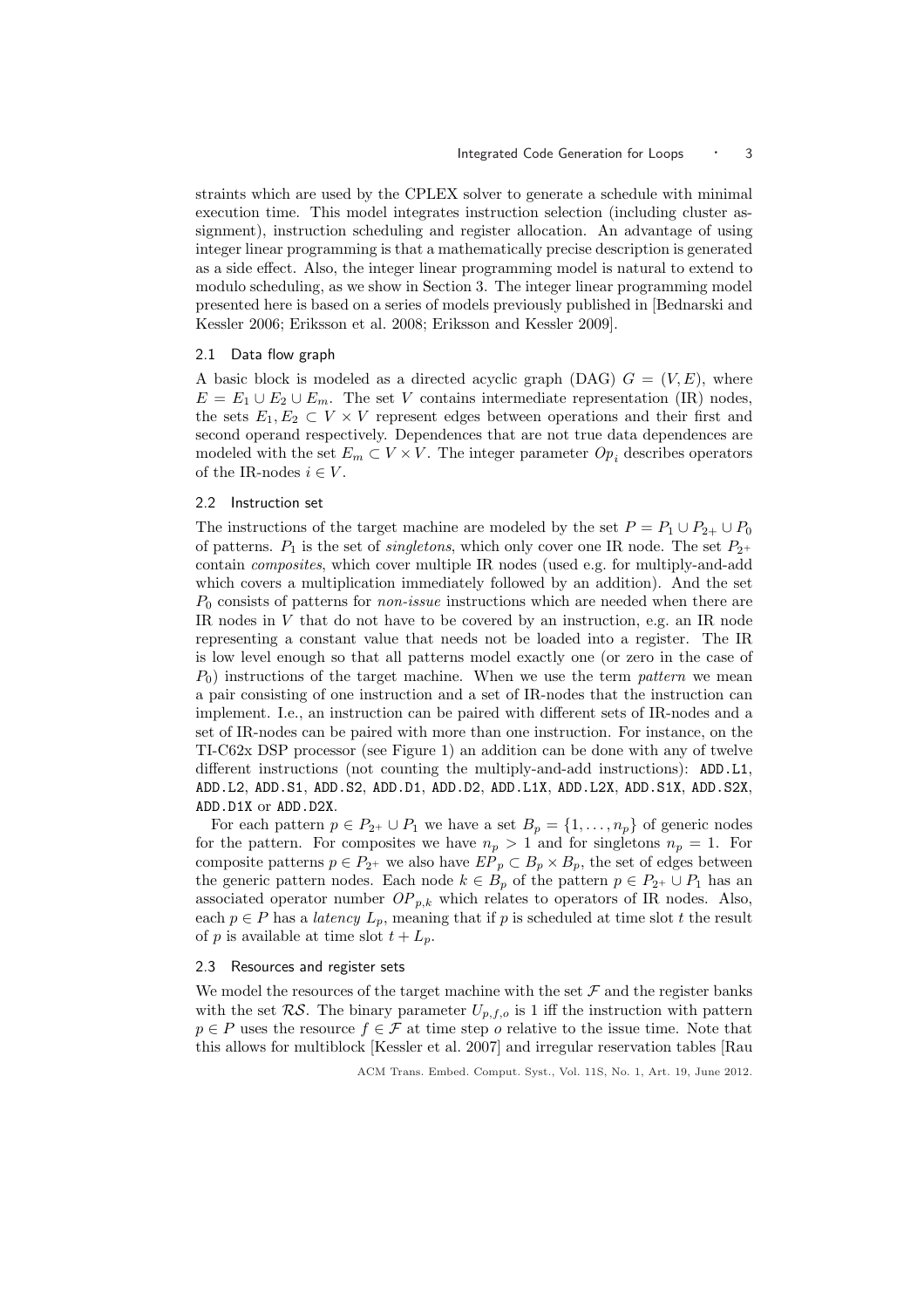

1: The Texas Instruments TI-C62x processor has two register banks and 8 functional units [Texas Instruments Incorporated 2000]. The crosspaths X1 and X2 are modeled as resources, too.

1994].  $\mathcal{R}_r$  is a parameter describing the number of registers in the register bank  $r \in \mathcal{RS}$ . The *issue width* is modeled by  $\omega$ , i.e. the maximum number of instructions that may be issued at any time slot.

For modeling transfers between register banks we do not use regular instructions (note that transfers, like spill instructions, do not cover nodes in the DAG). Instead we let the integer parameter  $LX_{r,s}$  denote the latency of a transfer from  $r \in \mathcal{RS}$  to  $s \in \mathcal{RS}$ . If no such transfer instruction exists we set  $LX_{r,s} = \infty$ . And for resource usage, the binary parameter  $UX_{r,s,f}$  is 1 iff a transfer from  $r \in \mathcal{RS}$  to  $s \in \mathcal{RS}$  uses resource  $f \in \mathcal{F}$ . Note that we can also integrate spilling into the formulation by adding a virtual register file to  $\mathcal{RS}$  corresponding to the memory, and then have transfer instructions to and from this register file corresponding to stores and loads. See Figure 1 for an illustration of a clustered architecture.

Lastly, we have the sets  $PD_r,PS1_r,PS2_r \subset P$  which, for all  $r \in \mathcal{RS}$ , contain the pattern  $p \in P$  iff p stores its result in r, takes its first operand from r or takes its second operand from  $r$ , respectively.

# 2.4 Solution variables

The parameter  $t_{\text{max}}$  gives the last time slot on which an instruction may be scheduled. We also define the set  $T = \{0, 1, 2, \ldots, t_{\text{max}}\},$  i.e. the set of time slots on which an instruction may be scheduled. For the acyclic case  $t_{\text{max}}$  is incremented until a solution is found.

We have the following binary solution variables:

- $-c_{i,p,k,t}$ , which is 1 iff IR node  $i \in V$  is covered by  $k \in B_p$ , where  $p \in P$ , issued at time  $t \in T$ .
- $-w_{i,i,p,t,k,l}$ , which is 1 iff the DAG edge  $(i, j) \in E_1 \cup E_2$  is covered at time  $t \in T$ by the pattern edge  $(k, l) \in EP_p$  where  $p \in P_{2^+}$  is a composite pattern.
- $-s_{p,t}$ , which is 1 iff the instruction with pattern  $p \in P_{2^+}$  is issued at time  $t \in T$ .
- $-x_{i,r,s,t}$ , which is 1 iff the result from IR node  $i \in V$  is transfered from  $r \in \mathcal{RS}$  to  $s \in \mathcal{RS}$  at time  $t \in T$ .
- $-r_{rr,i,t}$ , which is 1 iff the value corresponding to the IR node  $i \in V$  is available in register bank  $rr \in \mathcal{RS}$  at time slot  $t \in T$ .

We also have the following integer solution variable:

 $-\tau$  is the first clock cycle on which all latencies of executed instructions have expired.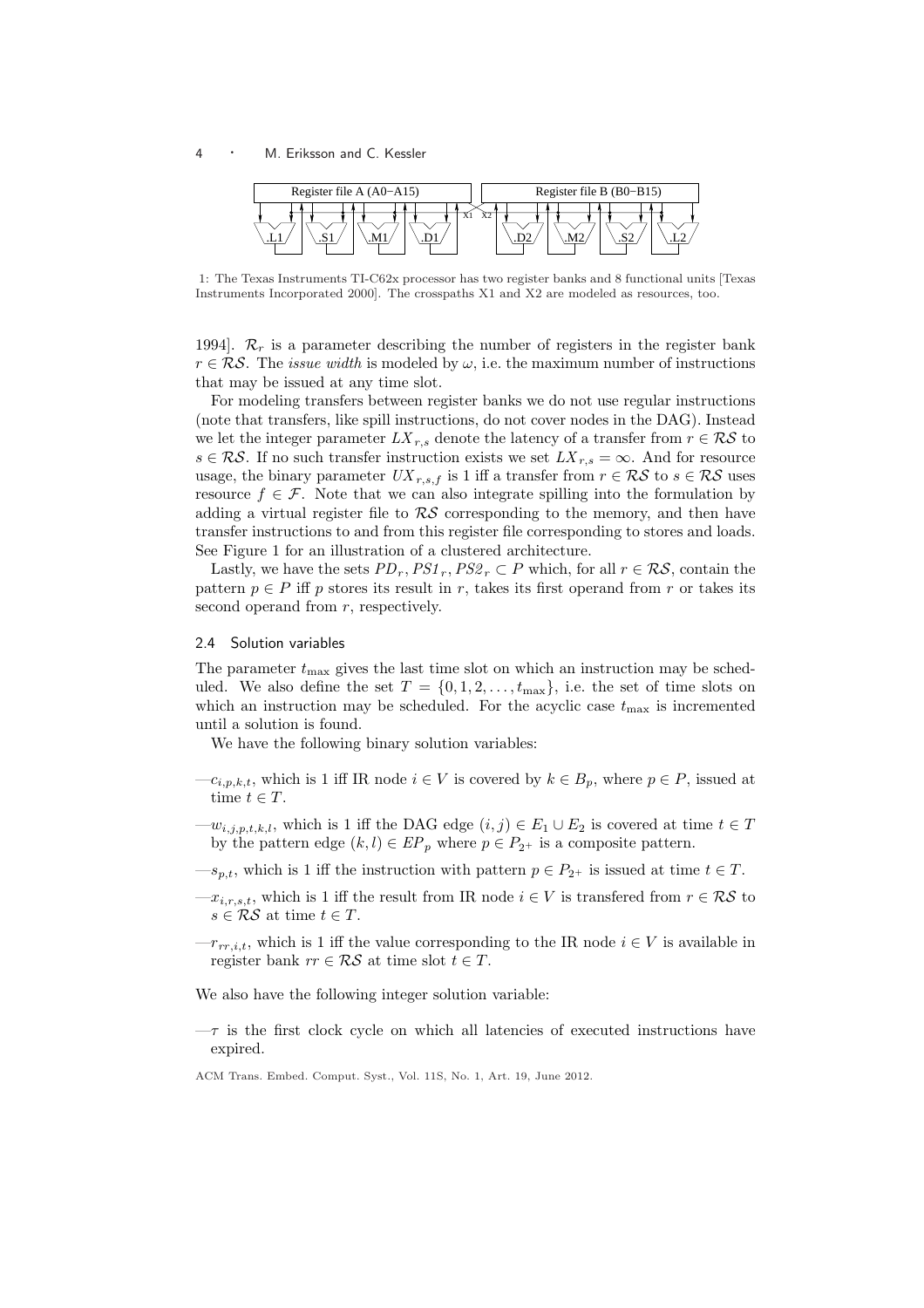

Fig. 2. (i) Pattern p can not cover the set of nodes since there is another outgoing edge from  $b$ , (ii)  $p$  covers nodes  $a, b, c$ .

## 2.5 Removing impossible schedule slots

We can significantly reduce the number of variables in the model by performing soonest-latest analysis on the nodes of the graph. Let  $L_{\text{min}}(i)$  be 0 if the node  $i \in V$ may be covered by a composite pattern, and the lowest latency of any instruction  $p \in P_1$  that may cover the node  $i \in V$  otherwise. Let  $pre(i) = \{j : (j, i) \in E\}$  and succ(i) = {j : (i, j)  $\in E$ }. We can recursively calculate the soonest and latest time slot on which node  $i$  may be scheduled:

$$
soonest'(i) = \begin{cases} 0 & , \text{if } |\text{pre}(i)| = 0\\ \max_{j \in \text{pre}(i)} \{soonest'(j) + L_{\min}(j)\}, \text{otherwise} \end{cases}
$$
(1)

$$
latest'(i) = \begin{cases} t_{\text{max}} & \text{, if } |\text{succ}(i)| = 0\\ \max_{j \in \text{succ}(i)} \{ latest'(j) - L_{\text{min}}(i)\} & \text{, otherwise} \end{cases}
$$
(2)

$$
T_i = \{soonest'(i), \dots, latest'(i)\}\tag{3}
$$

We can also remove all the variables in c where no node in the pattern  $p \in P$  has an operator number matching  $i$ . We can view the matrix  $c$  of variables as a sparse matrix; the constraints dealing with  $c$  must be written to take this into account. In the following mathematical presentation  $c_{i,p,k,t}$  is taken to be 0 if  $t \notin T_i$  for simplicity of presentation.

# 2.6 Optimization constraints

2.6.1 *Optimization objective*. The objective of the integer linear program is to minimize the execution time:

$$
\min \tau \tag{4}
$$

The execution time is the latest time slot where any instruction terminates. For efficiency we only need to check for execution times for instructions covering an IR node with out-degree 0, let  $V_{\text{root}} = \{i \in V : \nexists j \in V, (i, j) \in E\}$ :

$$
\forall i \in V_{\text{root}}, \ \forall p \in P, \ \forall k \in B_p, \ \forall t \in T, \quad c_{i,p,k,t}(t + L_p) \le \tau \tag{5}
$$

2.6.2 Node and edge covering. Exactly one instruction must cover each IR node:

$$
\forall i \in V, \quad \sum_{\substack{p \in P \\ k \in B_p \\ t \in T}} c_{i,p,k,t} = 1 \tag{6}
$$

Equation 7 sets  $s_{p,t} = 1$  iff the composite pattern  $p \in P_{2^+}$  is used at time  $t \in T$ . This equation also guarantees that either all or none of the generic nodes  $k \in B_p$ are used at a time slot:

$$
\forall p \in P_{2^+}, \ \forall t \in T, \ \forall k \in B_p, \quad \sum_{i \in V} c_{i,p,k,t} = s_{p,t} \tag{7}
$$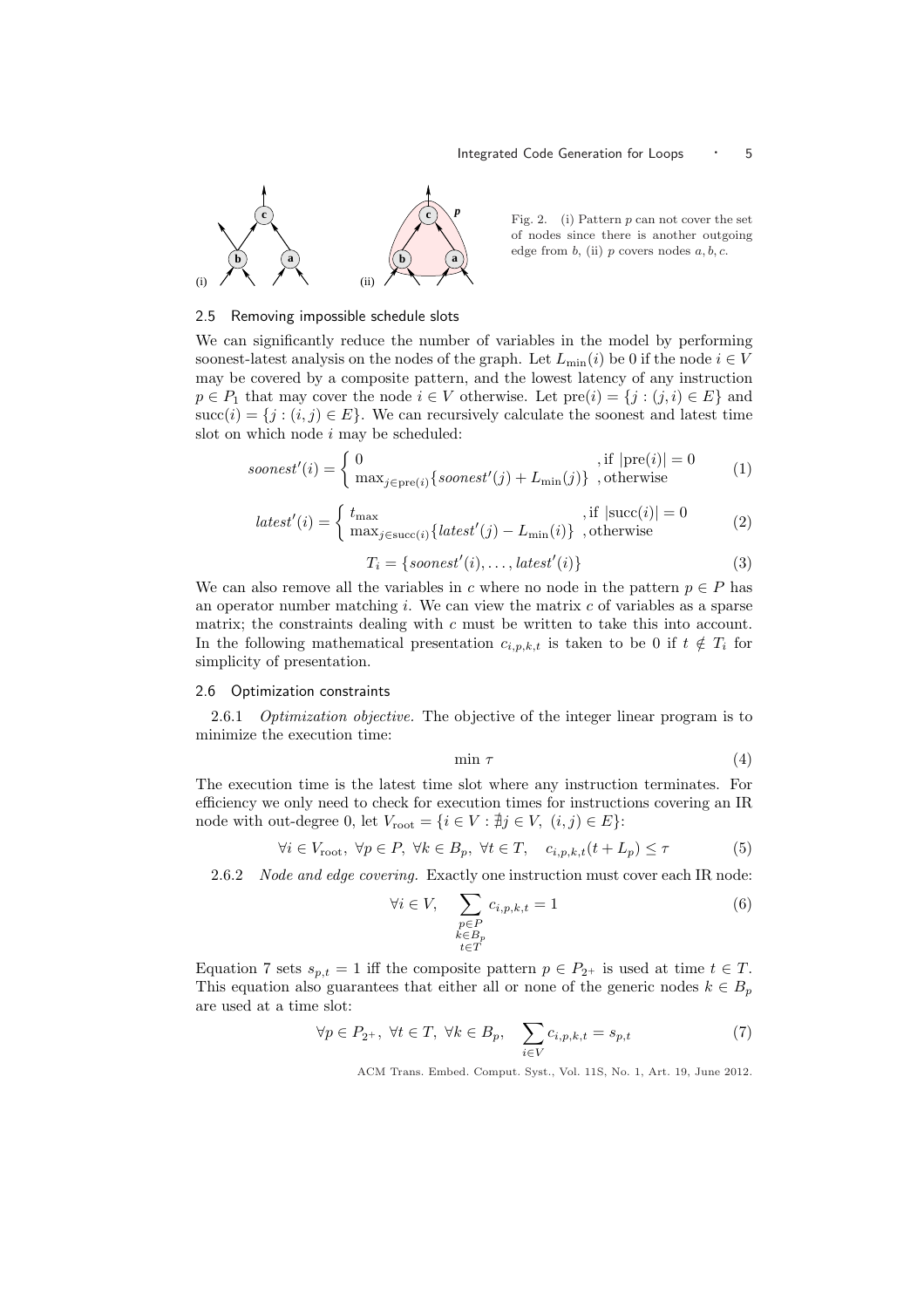Fig. 3. A value may be live in a register bank A if: (i) it was put there by an instruction, (ii) it was live in register bank A at the previous time step, and (iii) the value was transferred there by an explicit transfer instruction.



An edge within a composite pattern may only be active if there is a corresponding edge  $(i, j)$  in the DAG and both i and j are covered by the pattern, see Figure 2:

$$
\forall (i,j) \in E_1 \cup E_2, \ \forall p \in P_{2^+}, \ \forall t \in T, \ \forall (k,l) \in EP_p,
$$
  

$$
2w_{i,j,p,t,k,l} \le c_{i,p,k,t} + c_{j,p,l,t}
$$
 (8)

If a generic pattern node covers an IR node, the generic pattern node and the IR node must have the same operator number:

$$
\forall i \in V, \ \forall p \in P, \ \forall k \in B_p, \ \forall t \in T, \quad c_{i,p,k,t}(Op_i - OP_{p,k}) = 0 \tag{9}
$$

2.6.3 Register values. A value may only be present in a register bank if: it was just put there by an instruction, it was available there in the previous time step, or just transfered to there from another register bank (see visualization in Figure 3):

$$
\forall rr \in \mathcal{RS}, \ \forall i \in V, \ \forall t \in T,
$$
\n
$$
r_{rr,i,t} \leq \sum_{\substack{p \in PD_{rr} \cap P \\ k \in B_p}} c_{i,p,k,t-L_p} + r_{rr,i,t-1} + \sum_{rs \in \mathcal{RS}} (x_{i,rs,rr,t-LX_{rs},r}) \tag{10}
$$

The operand to an instruction must be available in the correct register bank when we use it. A limitation of this formulation is that composite patterns must have all operands and results in the same register bank:

$$
\forall (i,j) \in E_1 \cup E_2, \ \forall t \in T, \ \forall rr \in \mathcal{RS},
$$
\n
$$
r_{rr,i,t} \geq \sum_{\substack{p \in PD_{rr} \cap P_{2+} \\ k \in B_p}} \left( c_{j,p,k,t} - \sum_{(k,l) \in EP_p} w_{i,j,p,t,k,l} \right) \tag{11}
$$

Internal values in a composite pattern must not be put into a register (e.g. the multiply value in a multiply-and-accumulate instruction):

$$
\forall rr \in \mathcal{RS}, tp \in T, tr \in T, p \in P_{2^+}, \ \forall (k, l) \in EP_p, \ \forall (i, j) \in E_1 \cup E_2,
$$

$$
r_{rr,i,tr} \leq 1 - w_{i,j,p,tp,k,l} \tag{12}
$$

If they exist, the first operand (Equation 13) and the second operand (Equation 14) must be available when they are used<sup>2</sup>:

$$
\forall (i,j) \in E_1, \ \forall t \in T, \ \forall rr \in \mathcal{RS}, \quad r_{rr,i,t} \geq \sum_{\substack{p \in PSL_n \cap P_1 \\ k \in B_p}} c_{j,p,k,t} \tag{13}
$$

<sup>&</sup>lt;sup>2</sup>Constraints 11–14 have been improved compared to [Eriksson et al. 2008; Eriksson and Kessler 2009].

ACM Trans. Embed. Comput. Syst., Vol. 11S, No. 1, Art. 19, June 2012.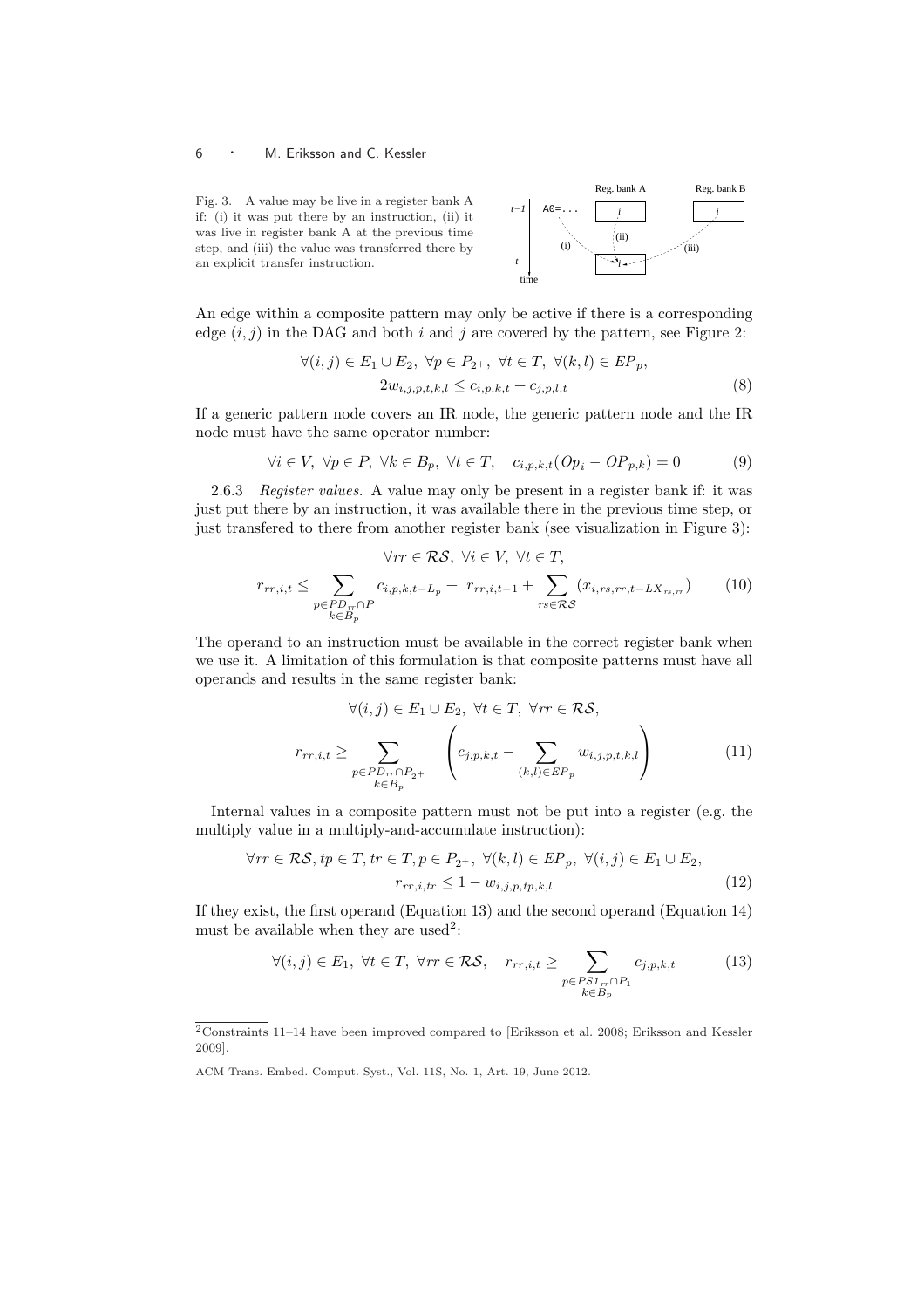Integrated Code Generation for Loops • 7

$$
\forall (i,j) \in E_2, \ \forall t \in T, \ \forall rr \in \mathcal{RS}, \quad r_{rr,i,t} \geq \sum_{\substack{p \in PS2_{rr} \cap P_1 \\ k \in B_p}} c_{j,p,k,t} \tag{14}
$$

Transfers may only occur if the source value is available:

$$
\forall i \in V, \ \forall t \in T, \ \forall rr \in \mathcal{RS}, \quad r_{rr,i,t} \geq \sum_{rq \in \mathcal{RS}} x_{i,rr,rq,t} \tag{15}
$$

2.6.4 Non-dataflow dependences. Equation 16 ensures that non-dataflow dependences are not violated, adapted from [Gebotys and Elmasry 1993]:

$$
\forall (i,j) \in E_m, \ \forall t \in T \quad \sum_{p \in P} \sum_{t_j=0}^t c_{j,p,1,t_j} + \sum_{p \in P} \sum_{t_i=t-L_p+1}^{t_{\text{max}}} c_{i,p,1,t_i} \le 1 \tag{16}
$$

2.6.5 Resources. We must not exceed the number of available registers in a register bank at any time:

$$
\forall t \in T, \ \forall rr \in \mathcal{RS}, \quad \sum_{i \in V} r_{rr,i,t} \le R_{rr}
$$
 (17)

Condition 18 ensures that no resource is used more than once at each time slot:

$$
\forall t \in T, \ \forall f \in \mathcal{F},
$$

$$
\sum_{\substack{p \in P_{2+} \\ o \in \mathbb{N}}} U_{p,f,o} s_{p,t-o} + \sum_{\substack{p \in P_1 \\ i \in V \\ k \in B_p}} U_{p,f,o} c_{i,p,k,t-o} + \sum_{\substack{i \in V \\ (rr,rq) \in (\mathcal{RS} \times \mathcal{RS})}} U X_{rr,rq,f} x_{i,rr,rq,t} \le 1 \tag{18}
$$

And, lastly, Condition 19 guarantees that we never exceed the issue width:

$$
\forall t \in T, \quad \sum_{p \in P_{2^{+}}} s_{p,t} + \sum_{\substack{p \in P_{1} \\ i \in V \\ k \in B_{p}}} c_{i,p,k,t} + \sum_{\substack{i \in V \\ (rr,rq) \in (\mathcal{RS} \times \mathcal{RS})}} x_{i,rr,rq,t} \leq \omega \tag{19}
$$

# 2.7 Experimental evaluation

We have compared our integer linear programming method to a genetic algorithm based heuristic ([Eriksson et al. 2008]). As input we used 80 basic blocks from the Mediabench benchmark suite [Lee et al. 1997]. The basic blocks were selected by taking all blocks with 25 or more IR nodes from the mpeg2 and jpeg encoding and decoding programs. The size of the largest basic block is 191 IR nodes. The target architecture is the two-clustered TI-C62x with small modifications.

The time limit for the algorithms was approximately 900 seconds per basic block. The solver is CPLEX 10.2 and the host machine is an Athlon X2 6000+ with 4 GB RAM. A summary of the results is shown in Figure 4; all DAGs solved by the integer linear programming method are optimal. The largest basic block that is solved by the integer linear programming method contains 142 IR nodes. After presolve 35302 variables and 21808 constraints remains, and the solution time is 672 seconds. We also saw basic blocks that are smaller in size (e.g. 76 IR nodes) and are not solved to optimality. Hence the time to optimally solve an instance does not only depend on the size of the DAG, but also on other characteristics of the problem, such as the amount of instruction level parallelism that is possible. For details on the genetic algorithm setup and results see [Eriksson et al. 2008].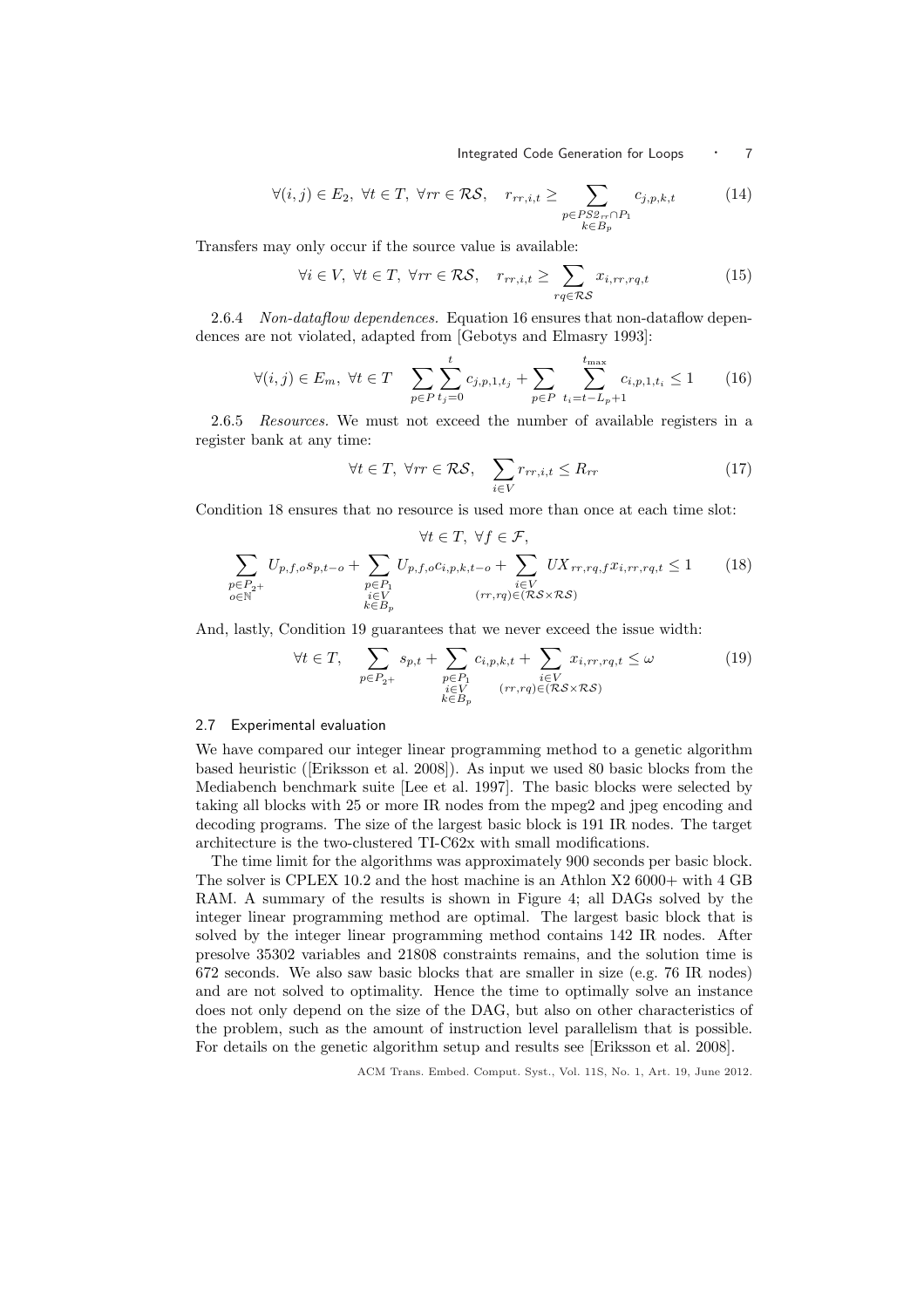

4: Stacked bar chart showing a summary of the comparison between the integer linear programming and the genetic algorithm for basic blocks: ILP better means that ILP produces a schedule that is shorter than the one that GA produces, Equal means the schedules by ILP and GA have the same length, and Only GA means that GA finds a solution but ILP fails to do so. The integer linear programming method always produces an optimal result if it terminates.

# 3. INTEGRATED MODULO SCHEDULING

In this section we extend the integer linear programming model in Section 2 to modulo scheduling. We also show theoretical results on an upper bound for the number of schedule slots, and the results of an extensive evaluation.

# 3.1 Extending the model to modulo scheduling

Software pipelining [Charlesworth 1981] is an optimization for loops where the iterations of the loop are pipelined, i.e. consequtive iterations begin executing before the current one has finished. One well known kind of software pipelining is modulo scheduling [Rau and Glaeser 1981] where new iterations of the loop are issued at a fixed rate determined by the *initiation interval*  $(II)$ . For every loop the initiation interval has a lower bound  $MinII = \max(ResMI, RecMI)$ , where  $ResMI$  is the bound determined by the available resources of the processor, and RecMII is the bound determined by the critical dependence cycle in the dependence graph describing the loop body. Methods for calculating RecMII and ResMII are well documented in e.g. [Lam 1988].

We note that a kernel can be formed from the schedule of a basic block by scheduling each operation modulo the initiation interval, see (i) and (ii) in Figure 5. The modulo schedules that we create have a corresponding iteration schedule, and by the *length* of a modulo schedule we mean the number of schedule slots  $(t_{\text{max}})$  of the iteration schedule. We also note that, since an iteration schedule is a potential basic block schedule, creating a valid modulo schedule only adds constraints compared to the basic block case.

First we need to model loop carried dependences by adding a distance to edges:  $E_1, E_2, E_m \subset V \times V \times \mathbb{N}$ . The element  $(i, j, d) \in E$  represents a dependence from i to j which spans over d loop iterations. Obviously the graph is no longer a DAG since it may contain cycles. The only thing we need to do to include loop distances in the model is to change  $r_{rr,i,t}$  to:  $r_{rr,i,t+d\cdot II}$  in Equations 11, 13 and 14, and ACM Trans. Embed. Comput. Syst., Vol. 11S, No. 1, Art. 19, June 2012.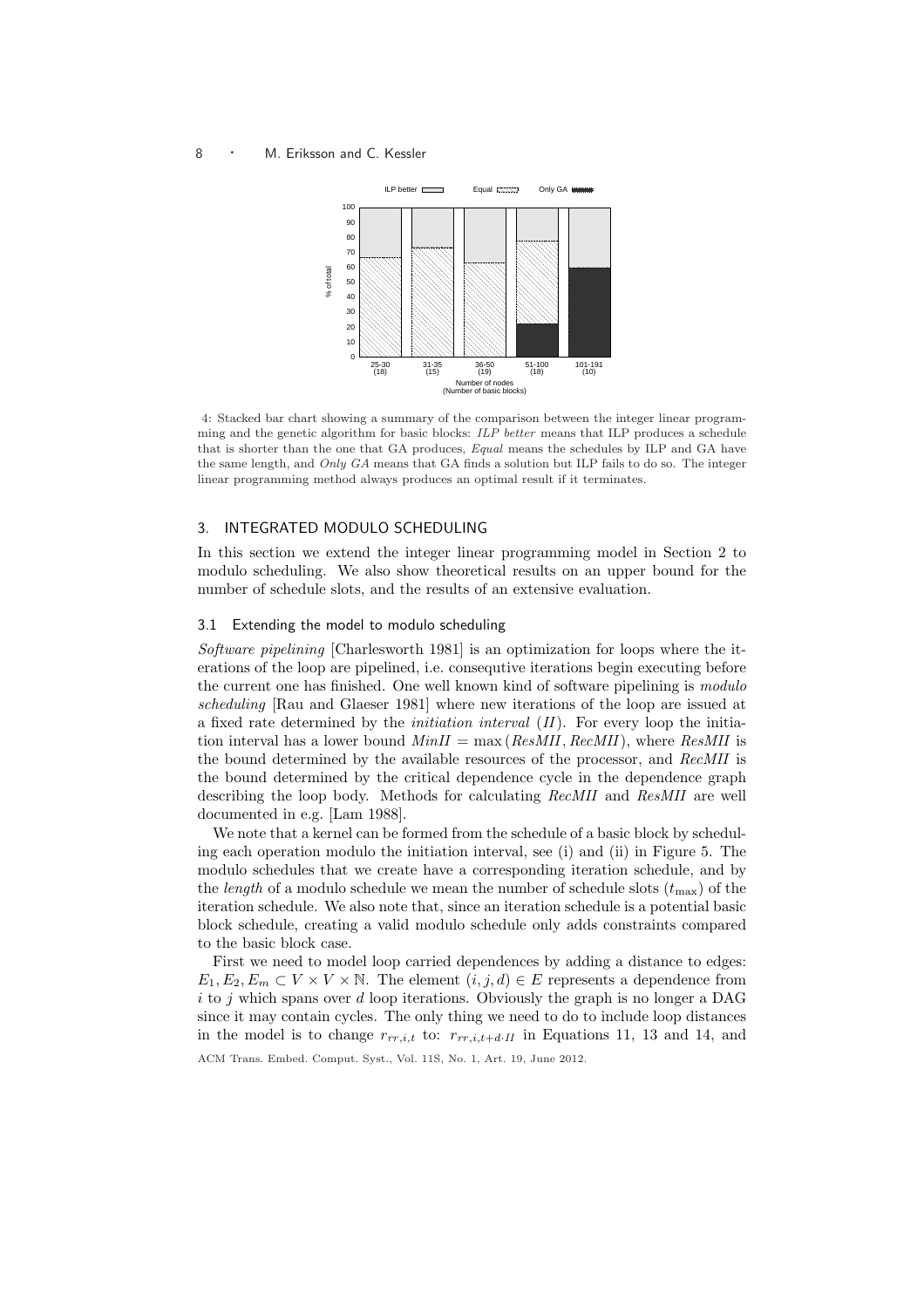

5: An example showing how an acyclic schedule (i) can be rearranged into a modulo schedule (ii), A-L are target instructions in this example. (iii) An example showing why  $T_{ext}$  has enough time slots to model the extended live ranges. Here  $d_{\text{max}} = 1$  and  $II = 2$  so any live value from Iteration 0 can not live after time slot  $t_{\text{max}} + II \cdot d_{\text{max}}$  in the iteraton schedule.

modify Equation 16 to:

$$
\forall (i, j, d) \in E_m, \ \forall t \in T_{\text{ext}} \quad \sum_{p \in P} \sum_{t_j=0}^{t-II \cdot d} c_{j, p, 1, t_j} + \sum_{p \in P} \sum_{t_i=t-L_p+1}^{t_{\text{max}}+II \cdot d_{\text{max}}} c_{i, p, 1, t_i} \le 1 \tag{20}
$$

The initiation interval  $II$  must be a parameter to the integer linear programming solver. To find the best (smallest) initiation interval we must run the solver several times with different values of the parameter. A problem with this approach is that it is difficult to know when an optimal  $II$  is reached if the optimal  $II$  is not  $RecMI$ or ResMII; we will get back to this problem in Section 3.2.

The slots on which instructions may be scheduled are defined by  $t_{\text{max}}$ , and we do not need to change this for the modulo scheduling extension to work. But when we model dependences spanning over loop iterations we need to add extra time slots to model that variables may be alive after the last instruction of an iteration is scheduled. This extended set of time slots is modeled by the set  $T_{ext}$  =  $\{0, \ldots, t_{\text{max}} + II \cdot d_{\text{max}}\}$  where  $d_{\text{max}}$  is the largest distance in any of  $E_1$  and  $E_2$ . We extend the variables in  $x_{i,r,s,t}$  and  $r_{rr,i,t}$  so that they have  $t \in T_{\text{ext}}$  instead of  $t \in T$ , this is enough since a value created by an instruction scheduled at any  $t \leq t_{\text{max}}$ will be read, at latest, by an instruction  $d_{\text{max}}$  iterations later, see Figure 5(iii) for an illustration.

3.1.1 Resource constraints. The constraints in the previous section now only need a few further modifications to also do modulo scheduling. The resource constraints of the kind  $\forall t \in T$ , expr  $\leq$  bound (Constraints 17–19) is modified to:

$$
\forall t_o \in \{0, 1, \dots, II - 1\}, \sum_{\substack{t \in T_{\text{ext}}:\\t \equiv t_o \pmod{II}}} \exp \le \text{bound}
$$

For instance, Constraint 17 becomes:

$$
\forall t_o \in \{0, 1, \dots, II - 1\}, \ \forall rr \in \mathcal{RS}, \quad \sum_{i \in V} \sum_{\substack{t \in T_{\text{ext}} : \\ t \equiv t_o(\text{mod } H)}} r_{rr,i,t} \le R_{rr} \tag{21}
$$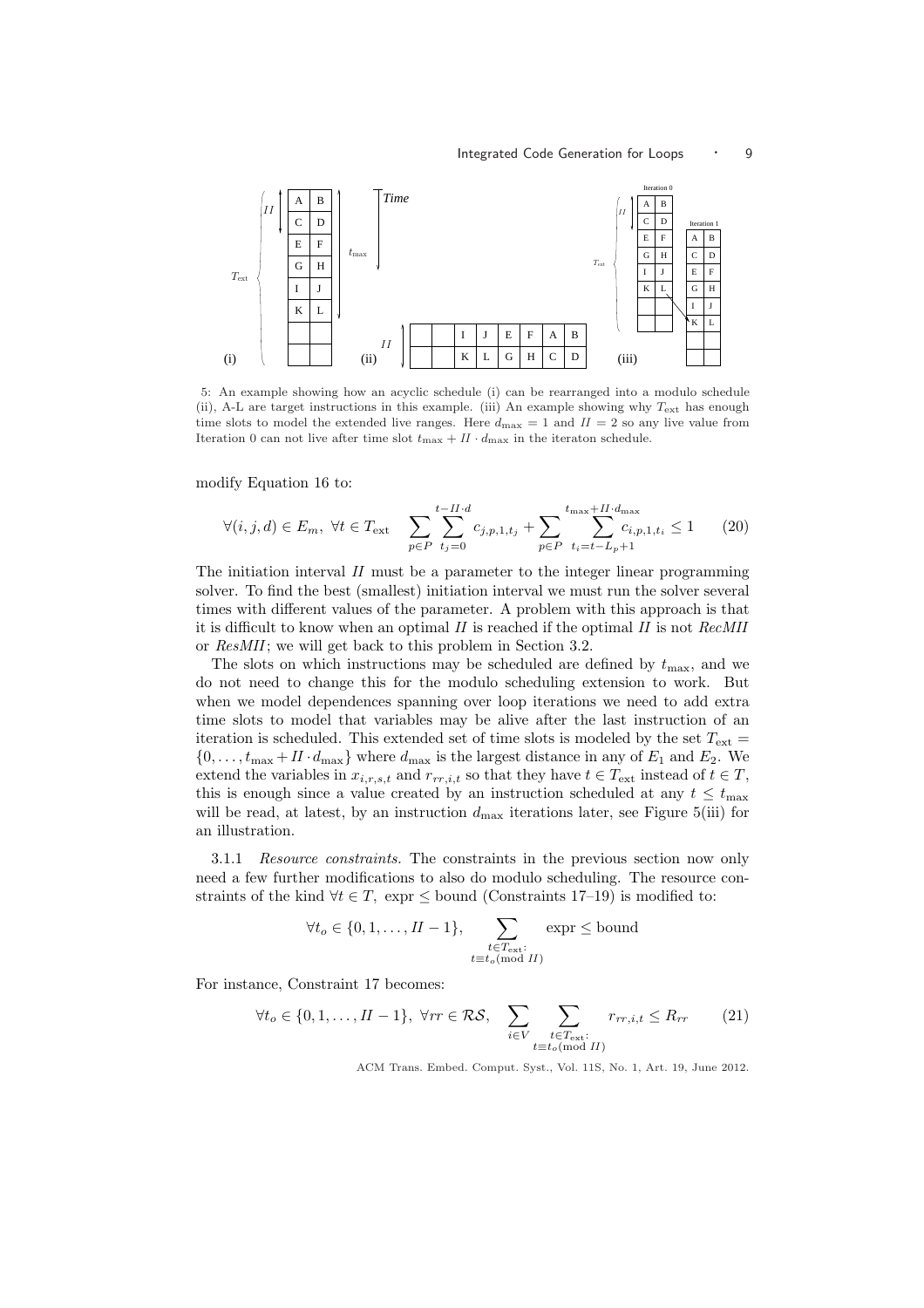**Input:** A graph of IR nodes  $G = (V, E)$ , the lowest possible initiation interval MinII, and the architecture parameters. Output: Modulo schedule.  $MaxII = t_{\text{upper}} = \infty;$  $t_{\text{max}} = MinII;$ while  $t_{\text{max}} \leq t_{\text{upper}}$  do Compute *soonest'* and *latest'* with the current  $t_{\text{max}}$ ;  $II = MinII;$ while  $II < min(t_{\text{max}}, \text{MaxII})$  do solve integer linear program instance; if solution found then if  $II == MinII$  then return solution; //This solution is optimal fi  $MaxII = II - 1$ ; //Only search for better solutions. fi  $II = II + 1$ od  $t_{\text{max}} = t_{\text{max}} + 1$ od



Inequality 21 guarantees that the number of live values in each register bank does not exceed the number of available registers. If there are overlapping live ranges, i.e. when a value i is saved at  $t_d$  and used at  $t_u > t_d + II \cdot k_i$  for some integer  $k_i > 1$ the values in consecutive iterations can not use the same register for this value. We may solve this e.g. by doing variable modulo expansion [Lam 1988].

3.1.2 Removing more variables. As we saw in Section 2.5 it is possible to improve the solution time for the integer linear programming model by removing variables whose values can be inferred. Now we can take loop-carried dependences into account and find improved bounds:

$$
soonest(i) = \max \left\{ \begin{array}{l} soonest'(i), \\ \max_{(j,i,d) \in E} (soonest'(j) + L_{\min}(j) - II \cdot d) \} \\ \underset{d \neq 0}{\stackrel{\text{if } i \in E} \end{array} \right\} \tag{22}
$$

$$
last(i) = \max \left\{ \begin{array}{l} latest'(i), \\ \max_{(i,j,d) \in E} \left( latest'(j) - L_{\min}(i) + II \cdot d \right) \end{array} \right\} \tag{23}
$$

With these new derived parameters we create

$$
T_i = \{soonest(i), \dots, latest(i)\}\tag{24}
$$

that we can use instead of the set T for the t-index of variable  $c_{i,p,k,t}$ . Equations 22 and 23 differ from Equations 1 and 2 in two ways: they are not recursive and they need information about the initiation interval. Hence, soonest' and latest' can be calculated when  $t_{\text{max}}$  is known, before the integer linear program is run, and *soonest* and latest can be calculated parameters at solution time.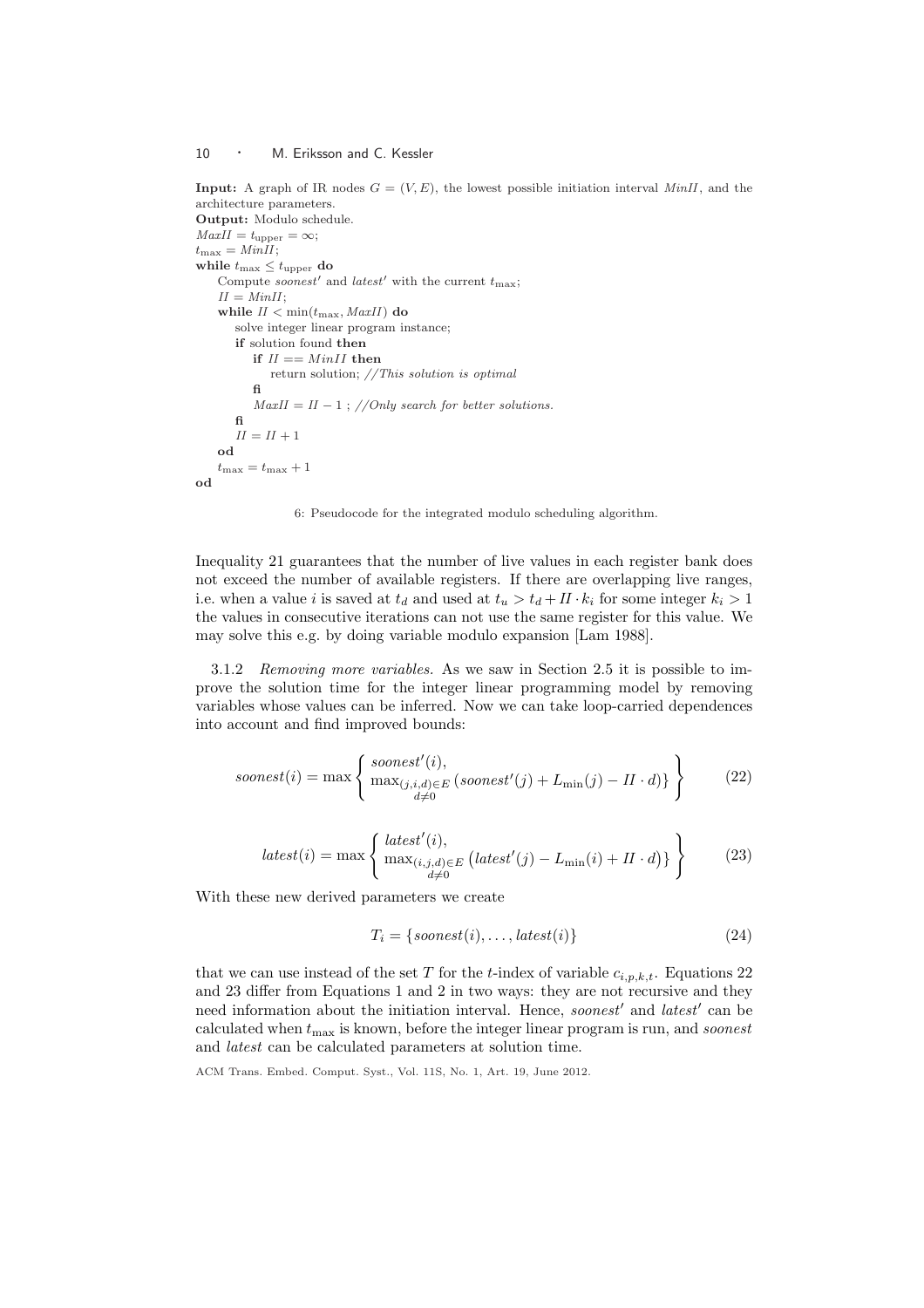

7: This figure shows the solution space of the algorithm. BestII is the best initiation interval found so far. For some architectures we can derive a bound,  $t_{upper}$ , on the number of schedule slots,  $t_{\text{max}}$ , such that any solution to the right of  $t_{upper}$  can be moved to the left by a simple transformation.

# 3.2 The algorithm

Figure 6 shows the algorithm for finding a modulo schedule; this algorithm explores a two-dimensional solution space as depicted in Figure 7. The dimensions in this solution space are number of schedule slots  $(t_{\text{max}})$  and kernel size (II). Note that if there is no solution with initiation interval  $MinII$  this algorithm never terminates (we do not consider cases where  $II > t_{\text{max}}$ ). Later we will show how to make the algorithm terminate with the optimal result also in this case.

A valid alternative to this algorithm would be to set  $t_{\text{max}}$  to a fixed sufficiently large value and then solve for the minimal  $II$ . A problem with this approach is that the solution time of the integer linear program increases superlinearly with  $t_{\text{max}}$ . Therefore we find that beginning with a low value of  $t_{\text{max}}$  and increasing it iteratively works best.

Our goal is to find solutions that are optimal in terms of throughput, i.e. to find the minimal initiation interval. An alternative goal is to also minimize code size, i.e.  $t_{\text{max}}$ , since large  $t_{\text{max}}$  leads to long prologs and epilogs to the modulo scheduled loop. In other words: the solutions found by our algorithm can be seen as *pareto* optimal solutions with regards to throughput and code size where solutions with smaller code size but larger initiation intervals are found first.

3.2.1 Theoretical properties. In this section we will have a look at the theoretical properties of the algorithm in Figure 6 and show how the algorithm can be modified so that it finds optimal modulo schedules in finite time for a certain class of architectures.

Definition 3.1. We say that a schedule s is dawdling if there is a time slot  $t \in T$ such that (a) no instruction in s is issued at time t, and (b) no instruction in s is running at time  $t$ , i.e. has been issued earlier than  $t$ , occupies some resource at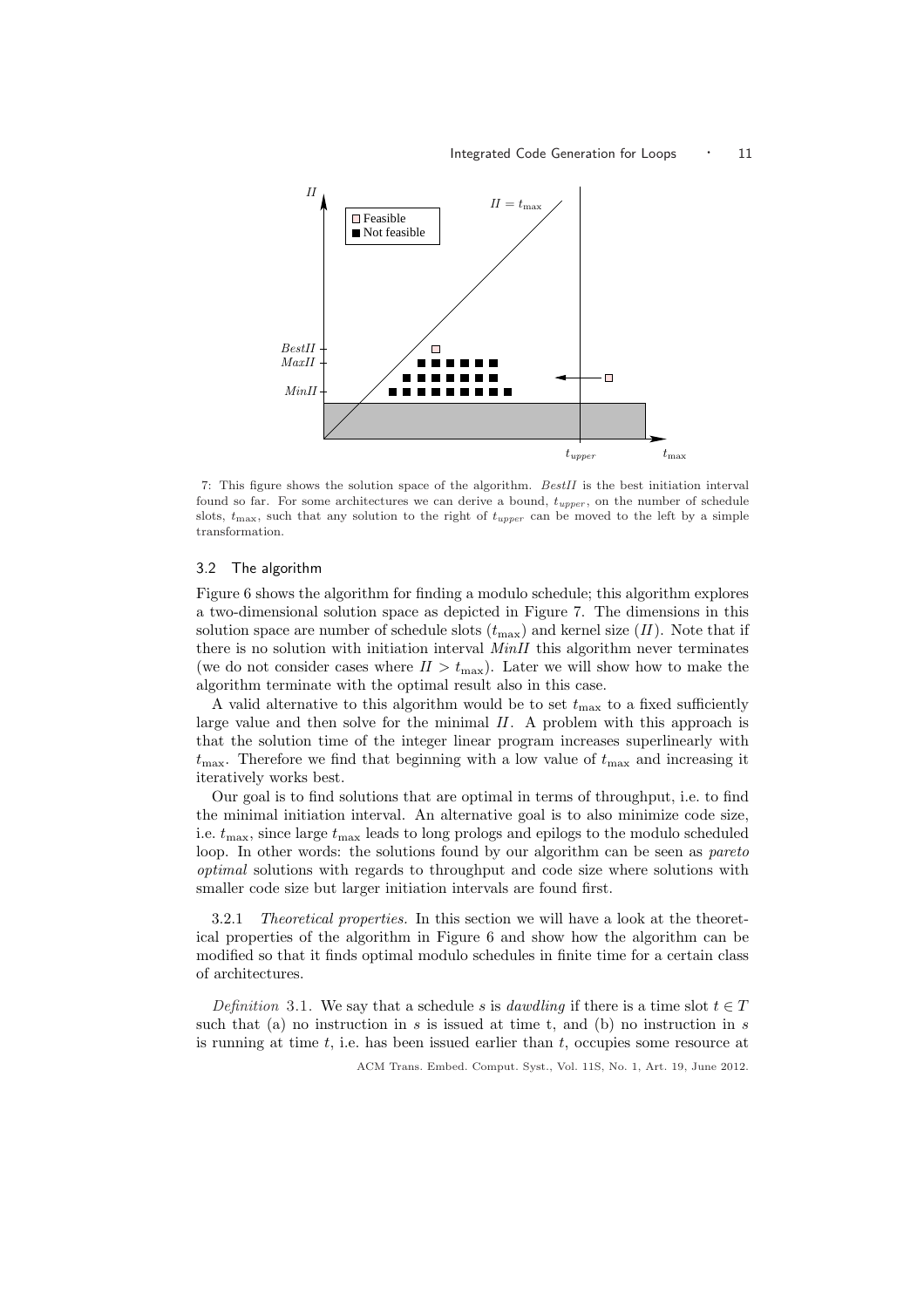time  $t$ , and delivers its result at the end of  $t$  or later [Kessler et al. 2007].

Definition 3.2. The slack window of an instruction i in a schedule s is a sequence of time slots on which i may be scheduled without interfering with another instruction in s. And we say that a schedule is  $n$ -dawdling if each instruction has a slack window of at most *n* positions.

Definition 3.3. We say that an architecture is *transfer free* if all instructions except NOP must cover a node in the IR graph. I.e., no extra instructions such as transfers between clusters may be issued unless they cover IR nodes. We also require that the register file sizes of the architecture are unbounded.

Lemma 3.4. For a transfer free architecture every non-dawdling schedule for the data flow graph  $(V, E)$  has length

$$
t_{\max} \leq \sum_{i \in V} \hat{L}(i)
$$

where  $\hat{L}(i)$  is the maximal latency of any instruction covering IR node i (composite patterns need to replicate  $\hat{L}(i)$  over all covered nodes).

PROOF. Since the architecture is transfer free only instructions covering IR nodes exist in the schedule, and each of these instructions is active at most  $L(i)$  time units. Furthermore we never need to insert dawdling NOPs to satisfy dependences of the kind  $(i, j, d) \in E$ ; consider the two cases:

- (a)  $t_i \leq t_i$ : Let  $L(i)$  be the latency of the instruction covering i. If there is a time slot t between the point where i is finished and j begins which is not used for another instruction then t is a dawdling time slot and may be removed without violating the lower bound of j:  $t_j \ge t_i + L(i) - d \cdot H$ , since  $d \cdot H \ge 0$ .
- (b)  $t_i > t_j$ : Let  $L(i)$  be the latency of the instruction covering i. If there is a time slot  $t$  between the point where  $j$  ends and the point where  $i$  begins which is not used for another instruction this may be removed without violating the upper bound of i:  $t_i \leq t_j + d \cdot H - L(i)$ . ( $t_i$  is decreased when removing the dawdling time slot.) This is where we need the assumption of unlimited register files, since decreasing  $t_i$  increases the live range of i, possibly increasing the register need of the modulo schedule (see Figure 8 for such a case).  $\Box$

COROLLARY 3.5. An n-dawdling schedule for the data flow graph  $(V, E)$  has length

$$
t_{\max} \leq \sum_{i \in V} (\hat{L}(i) + n - 1) .
$$

Figure 8 shows an example that consists of a graph with two instructions, a and b, both with latency 1. The value produced by b is consumed by a two iterations later. Then, if the initiation interval is 4 the schedule shown in Figure 8 can not be shortened by 4 cycles, since this would increase the live range of  $b$  and hence increase the register pressure of the resulting modulo schedule.

LEMMA 3.6. If a modulo schedule s with initiation interval  $II$  has an instruction i with a slack window of size at least 2II time units, then s can be shortened by II time units and still be a modulo schedule with initiation interval II .

ACM Trans. Embed. Comput. Syst., Vol. 11S, No. 1, Art. 19, June 2012.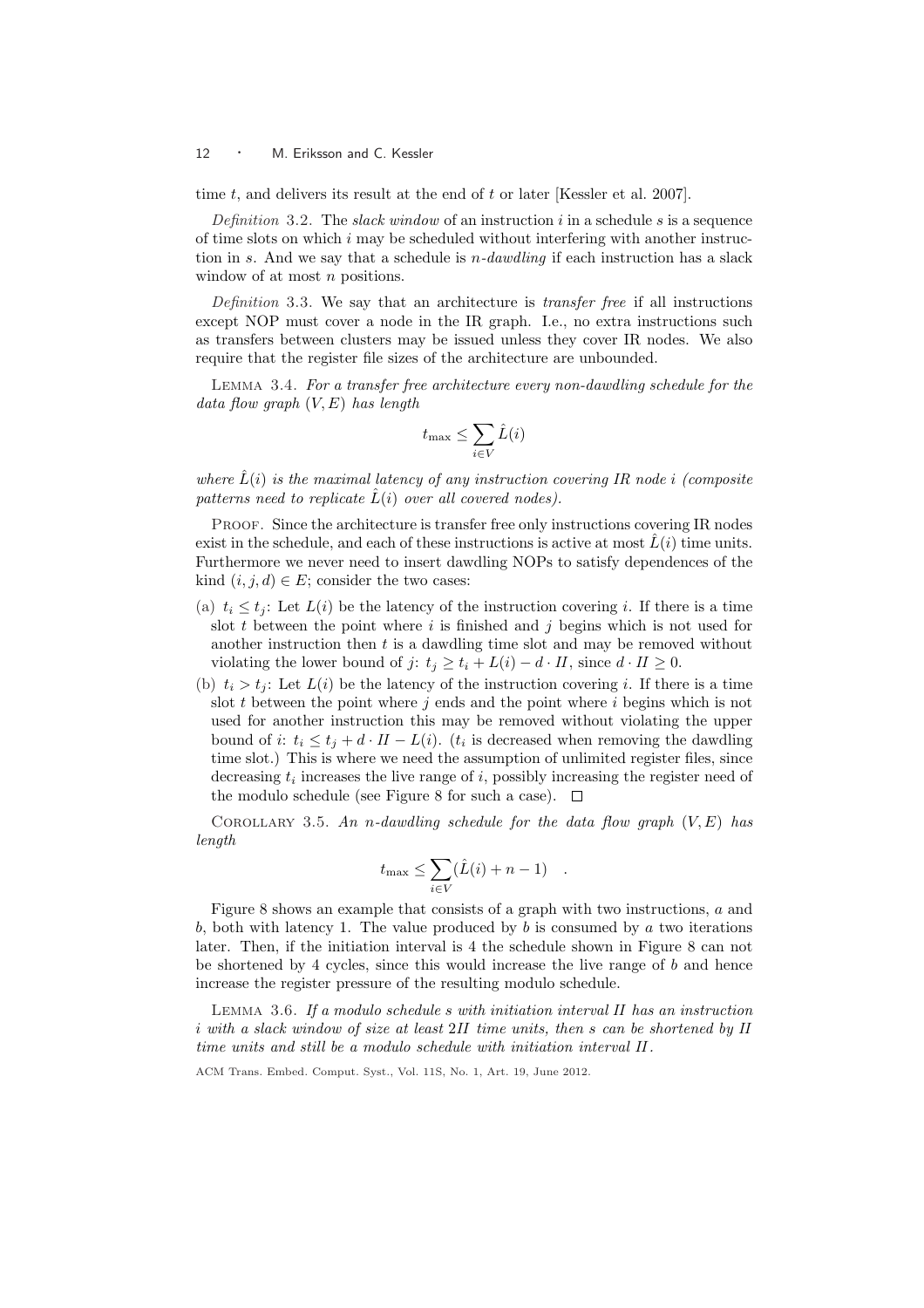

8: The graph in (i) can be modulo scheduled with initiation interval 4 as shown in (ii). If the schedule of an iteration is shortened by 4 cycles the register pressure of the corresponding modulo schedule kernel increases, see (iii) to (iv).

PROOF. If i is scheduled in the first half of its slack window the last  $II$  time slots in the window may be removed and all instructions will keep their position in the modulo reservation table. Likewise, if  $i$  is scheduled in the last half of the slack window the first  $II$  time slots may be removed.  $\Box$ 

THEOREM 3.7. For a transfer free architecture, if there does not exist a modulo schedule with initiation interval  $\tilde{I}I$  and  $t_{\text{max}} \leq \sum_{i \in V} (\hat{L}(i) + 2\tilde{I}I - 1)$  there exists no modulo schedule with initiation interval  $II$ .

PROOF. Assume that there exists a modulo schedule s with initiation interval  $\tilde{H}$  and  $t_{\text{max}} > \sum_{i \in V} (\hat{L}(i) + 2\tilde{H} - 1)$ . Also assume that there exists no modulo schedule with the same initiation interval and  $t_{\text{max}} \leq \sum_{i \in V} (\hat{L}(i) + 2\tilde{H} - 1)$ . Then, by Lemma 3.4, there exists an instruction  $i$  in  $s$  with a slack window larger than  $2\tilde{I}I-1$  and hence, by Lemma 3.6, s may be shortened by  $\tilde{I}I$  time units and still be a modulo schedule with the same initiation interval. If the shortened schedule still has  $t_{\text{max}} > \sum_{i \in V} (\hat{L}(i) + 2\tilde{H} - 1)$  it may be shortened again, and again, until the resulting schedule has  $t_{\text{max}} \leq \sum_{i \in V} (\hat{L}(i) + 2\tilde{H} - 1).$ 

Corollary 3.8. We can guarantee optimality in the algorithm in Section 3.2 for transfer free architectures if, every time we find an improved II, we set  $t_{\text{upper}}$  $=\sum_{i\in V}(\hat{L}(i) + 2(II-1) - 1).$ 

Until now we have assumed that the register file sizes are unbounded. Now we show how to allow bounded register file sizes by adding another assumption. The new assumption is that all loop carried dependences have distance no larger than 1.

LEMMA 3.9. If there is a true data dependence  $(b, a, d) \in E$  and a precedes b in the iteration schedule then the number of dawdling time slots between a and b is bounded by

$$
\omega_{a,b} \leq II \cdot d - L_b
$$

where  $L_b$  is the latency of the instruction covering  $b$ .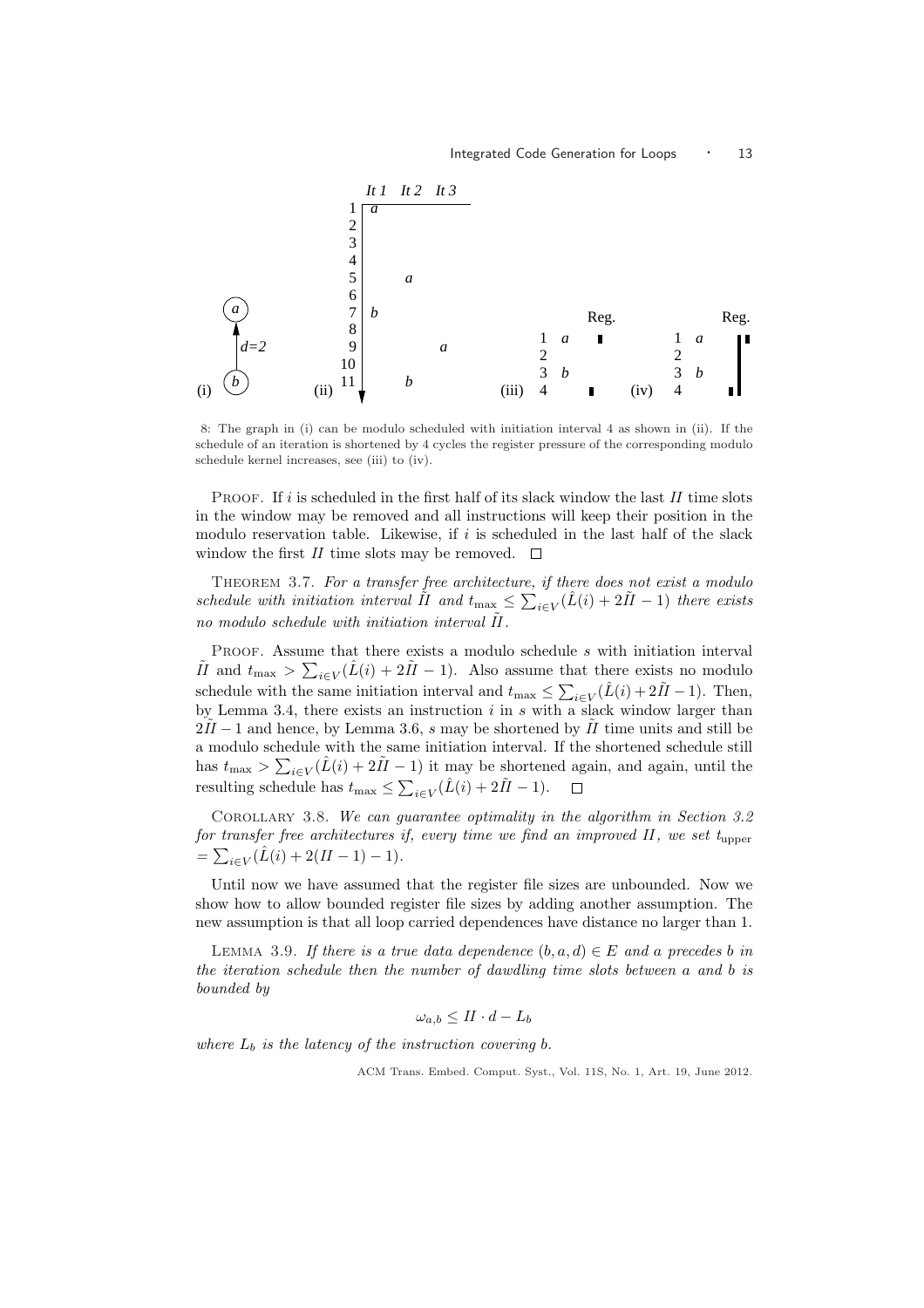

PROOF. The precedence constraint dictates

$$
t_b + L_b \le t_a + II \cdot d \tag{25}
$$

If there are  $\omega_{a,b}$  dawdling time slots between a and b in the iteration schedule then

$$
t_b \ge t_a + \omega_{a,b} \tag{26}
$$

Hence

$$
t_a + \omega_{a,b} \le t_b \le t_a + II \cdot d - L_b \Rightarrow \omega_{a,b} \le II \cdot d - L_b \quad \Box
$$

COROLLARY 3.10. If  $d_{\text{max}} \leq 1$  then any transformation that removes a block of II dawdling time slots from the iteration schedule will not increase the register pressure of the corresponding modulo schedule with initiation interval II .

PROOF. Consider every live range  $b \to a$  that needs a register. First we note that the live range is only affected by the transformation if the removed block is between a and b.

If b precedes a in the iteration schedule (see Figure 9(i)) then removing a block of II nodes between b and a can only reduce register pressure.

If a precedes  $b$  in the iteration schedule (see Figure 9(ii)) then, by Lemma 3.9, assuming  $L_b \geq 1$ , there does not exist a removable block of size II between a and  $b$  in the iteration schedule.  $\Box$ 

With these observations we can change the assumption of unbounded register file sizes in Definition 3.3. The new assumption is that all loop carried dependences have distances smaller than or equal to 1. Furthermore, we can limit the increase in register pressure caused by removing a dawdling II-block:

COROLLARY 3.11. Given an iteration schedule for a data flow graph  $G = (V, E)$ the largest possible increase in register pressure of the modulo schedule with initiation interval II caused by removing dawdling blocks of size II is bounded by

$$
R_{increase} \leq \sum_{\substack{(b,a,d)\in E\\d>1}} (d-1)
$$

PROOF. Consider a live range  $b \to a$  with loop carried distance  $d > 1$ . By Lemma 3.9 there are at most l.

$$
\left\lfloor \frac{H \cdot d - L_b}{H} \right\rfloor < d - 1
$$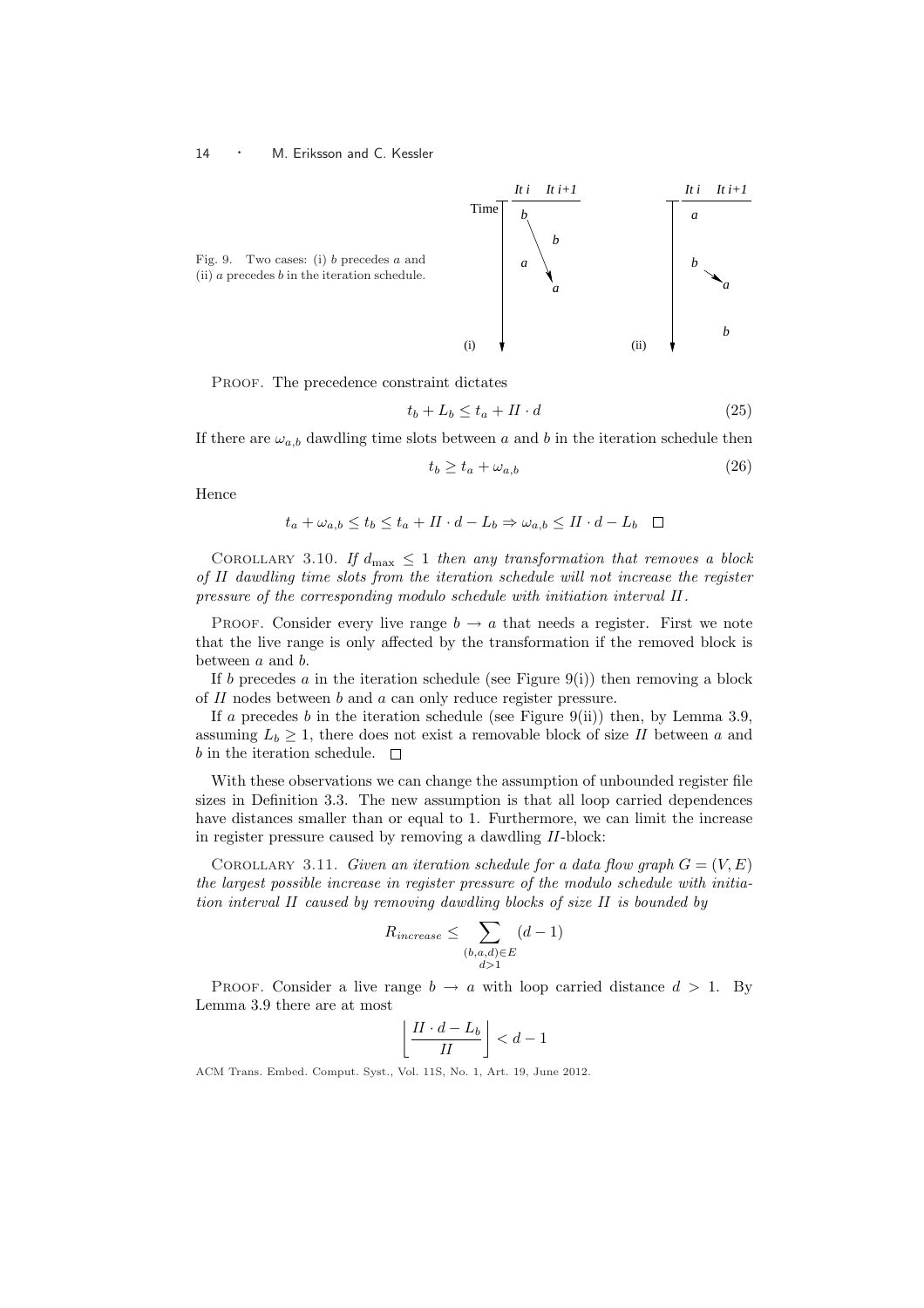

Fig. 10. A loop body with 4 multiplications. The edges between Node 3 and Node 0 are loop carried dependences with distance 1.

blocks of size  $II$  between  $a$  and  $b$  in the iteration schedule if  $a$  precedes  $b$  (if  $b$ precedes a there can be no increase in register pressure with the same reasoning as above).  $\square$ 

3.2.2 A contrived example. Let us consider an example that demonstrates how Corollary 3.8 can be used. Figure 10 shows a graph of an example program with four multiplications. Consider the case where we have a non-clustered architecture with one functional unit which can perform pipelined multiplications with latency 2. Clearly, for this example we have  $RecMI = 6$  and  $ResMI = 4$ , but an initiation interval of 6 is impossible since IR-nodes 1 and 2 can not be issued at the same clock cycle. When we run the algorithm we quickly find a modulo schedule with initiation interval 7, but since this is larger than MinII the algorithm can not determine that it is an optimal solution. Now we can use Corollary 3.8 to find that an upper bound of 18 can be set on  $t_{\text{max}}$ . If no improved modulo schedule is found where  $t_{\text{max}} = 18$ then the modulo schedule with initiation interval 7 is optimal. This example is solved to optimality in a few seconds by our algorithm.

# 3.3 Separating versus integrating instruction selection

In this section we will investigate and quantify the difference in code quality between our integrated code generation method and a method where instruction selection and cluster assignment are not integrated with the other phases. One way to do this is to first use a separate algorithm for cluster assignment and instruction selection. In this way we could define values for some of the solution variables in the integrated integer linear programming model and then solve the restricted instance. This would allow for a comparison of the achieved initiation interval for the less integrated method to the more integrated one. In this section we describe the details of how we did this and show the results of an extensive evaluation.

Figure 11 shows the components of the software pipelining method that we have developed. The integrated software pipelining model (d) takes a set of instructions, which are to be picked from, for each IR-node. The default set is the one which contains all instructions that can cover the operation that the IR-node represent. So making instruction selection separated is just a matter of supplying a set with only one instruction for each IR-node. Soonest-latest analysis (c) was described earlier, here it is extended so that the exact latency of each node of the graph can be given as input. This is useful for the cases where instruction selection has already been done. If the latencies are not known before the software pipelining phase we must use conservative values for these latencies. The integer linear programming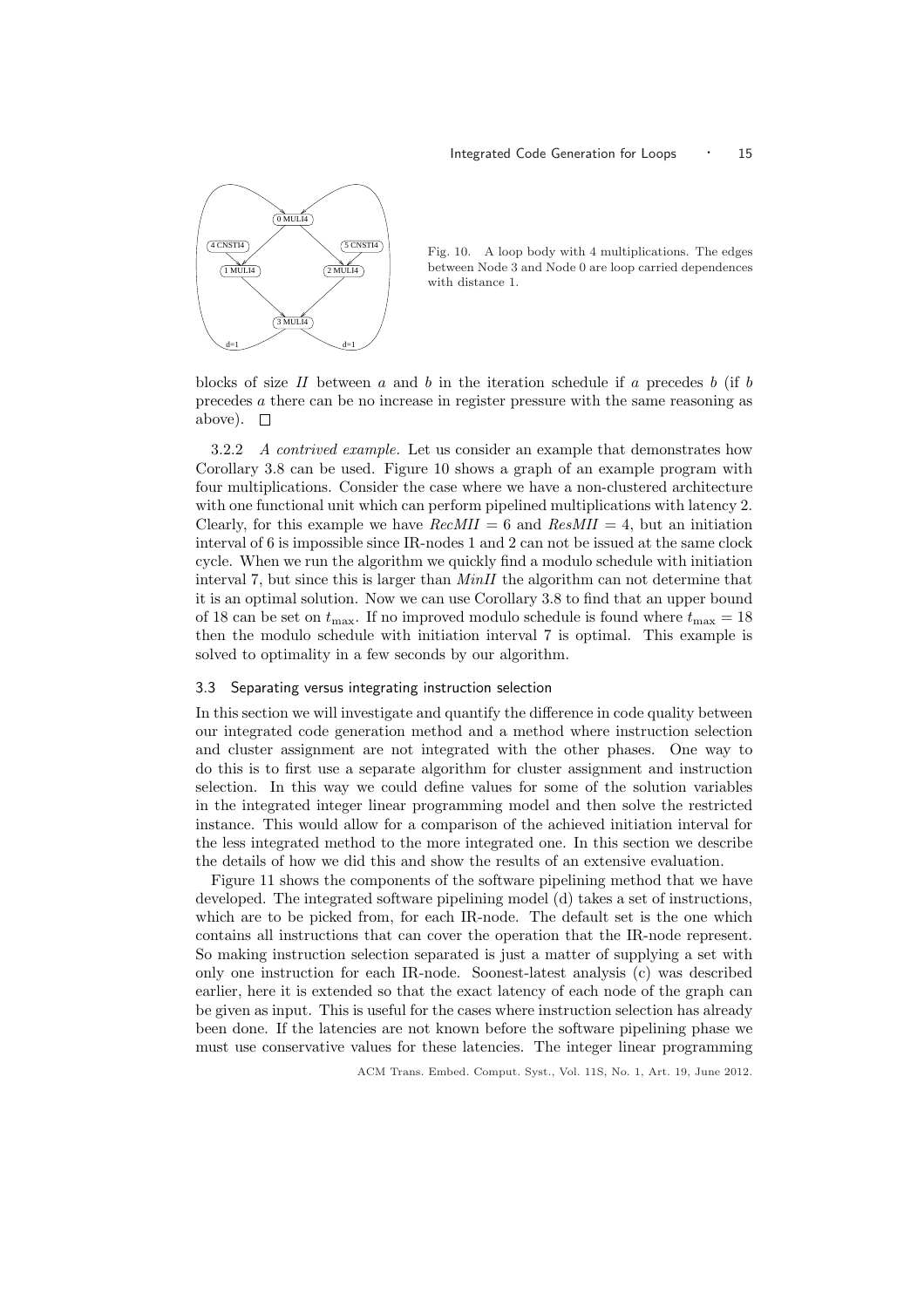

11: The components of the separated method.

model for the instruction selection phase (b) is basically the same model as the fully integrated one, but with the scheduling and register constraints removed and with a modified objective function that solves for minimal  $MinII$ . The cycle finding part (a) is used to aid in calculating RecMII.

3.3.1 The instruction selection phase. For instruction selection we use a smaller version of the integer linear programming model for the modulo scheduling phase. The constraints regarding scheduling and register allocation were stripped out and Constraints 6–9 are kept. To ensure that the instruction selection will work we add a constraint saying that for all edges  $(a, b, d) \in E_1 \cup E_2$ , if a writes to rr and b reads from  $rs \neq rr$  there must be a transfer for this edge. Then we can bound ResMII by the following constraint (here with a simplified presentation):

$$
\forall f \in \mathcal{F}, \quad ResMII \ge \sum_{i \in V} \text{instr. covering } i \text{ uses } f + \sum_{y \in \text{transfers}} y \text{ uses } f \tag{27}
$$

When we calculate the lower bound on the initiation interval we need to take two things into account: the available resources and the cycles of the DDG. We implemented Tarjan's algorithm for listing all cycles in a graph [Tarjan 1973]. We ran this algorithm once on all data dependence graphs to generate all cycles; the time limit of the algorithm was set to  $10$  seconds<sup>3</sup>, and if the limit was exceeded we stored all cycles found so far. For the cases where the enumeration algorithm exceeded the time limit, we had already found several thousand cycles. Continuing beyond this point may lead to finding more critical cycles, which could tighten the lower bound RecMII.

A cycle is represented by a set of all IR-nodes that are in it. Every cycle has a distance sum, that is the sum of distances of the edges that make up the cycle. Let  $Cyc(V, E)$  be the set of cycles defined by the graph with nodes V and edges E. And let dist(C) be the distance sum of cycle  $C \in Cyc(V, E)$ . Let  $\text{intern}[p] =$  ${a : \exists b, (a, b) \in E_p}$  denote the set of inner nodes in pattern p, then RecMII can be bounded by

$$
\forall C \in \text{Cyc}(V, E), \sum_{\substack{n \in C \\ p \in P \\ k \in (B_p - intern[p])}} L_p c_{n, p, k, t} \leq RecMII \cdot \text{dist}(C) \tag{28}
$$

<sup>3</sup>These 10 seconds are not included in the reported solution times in the evaluation section.

ACM Trans. Embed. Comput. Syst., Vol. 11S, No. 1, Art. 19, June 2012.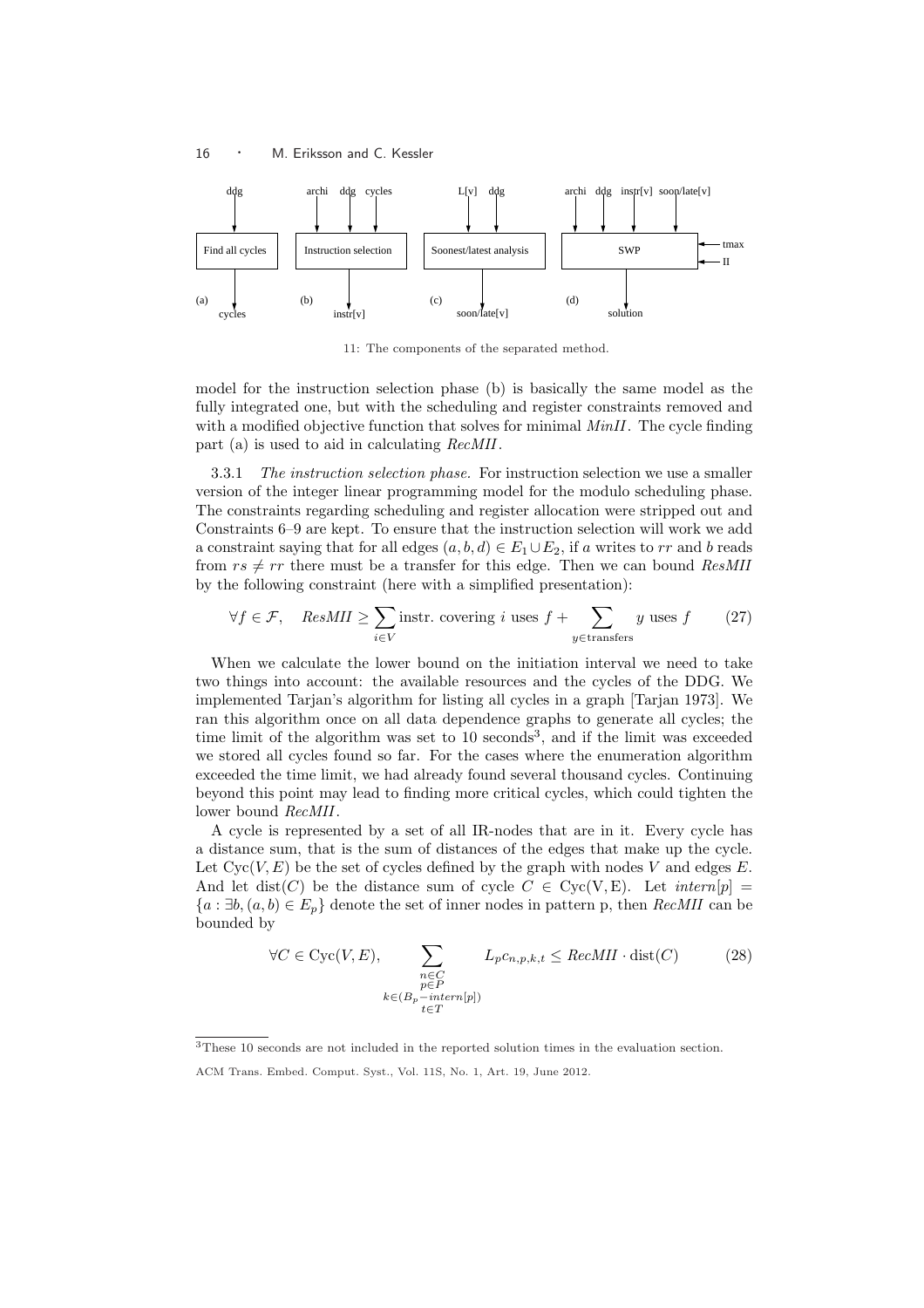In the instruction selection phase the most important objective is to minimize the lower bound on the initiation interval. However, just minimizing the lower bound is not enough in many cases: when MinII is defined by RecMII and ResMII is significantly lower than RecMII the instruction selection solution may be very unbalanced with regards to resource allocation of the functional units. To address this problem we make the instruction selection phase minimize MinII as a first objective, and with this minimal  $MinII$  also minimize  $ResMII$ . Assuming that  $MinII < M$  (we used  $M = 100$  in our experiments) this can be expressed as:

$$
\min M \cdot MinII + ResMII \tag{29}
$$

subject to:

# $MinII > ResMIIMinII > RecMII$  (30)

The advantage of adding ResMII to the objective function of the minimization problem is that resources will be used in a more balanced way for the cases where the MinII is dominated by RecMII. This better balance makes the scheduling step easier, but the more complicated objective function in the instruction selection phase leads to a much increased memory usage. Even though the increased memory usage of the instruction selection phase makes the machine run out of memory for some instances the results are on average better than when the simple objective function is used.

3.3.2 Results. The experiments use data dependence graphs generated by the st200cc compiler with optimization level -O3. Input to the compiler are programs from the Spec2000, Spec2006, Mediabench and Ffmpeg benchmark [Touati 2009]. For solving the integer linear programming instances we use CPLEX 10.2 running on an Intel Core I7 950. The optimization goal is to minimize the initiation interval. After removing all graphs which include instructions that are too specialized for our model (e.g. shift-add instructions) and all duplicate graphs we have 1151 graphs left that have 60 or fewer IR-nodes. We have used two target architectures: a single cluster and a double cluster variant of TI-C62x. The double clustered variant has multiply-and-add instructions and includes transfers and spill instructions. The single cluster variant does not have composites, transfers or spill instructions.

Figure 12 summarizes the comparison between the integrated and the separated method, both with a time limit of 2 minutes. For the single-cluster architecture (a) we see that the cases where the integrated method is better than the separated one are rare; it only happens for 6% of the instances. The reason for this is that it is relatively easy to find a good instruction selection for this simple architecture, hence not much is gained by integrating instruction selection. When we look at the results for the two-cluster architecture (b) we find that the integrated method beats the separated one in 27% of the instances. It is more common that the integrated method beats the separated method when the graphs are small. However, as the size of the graphs become larger the increased complexity makes the integrated method time out often without finding any solution at all, while the simpler separated method finds a solution. The few cases where both methods find a solution, and the separated solution is better, is explained by the fact that the separated method reaches larger  $t_{\text{max}}$  before it times out, so it explores a larger part of the solution space in terms of iteration schedule length. Table I summarizes the results for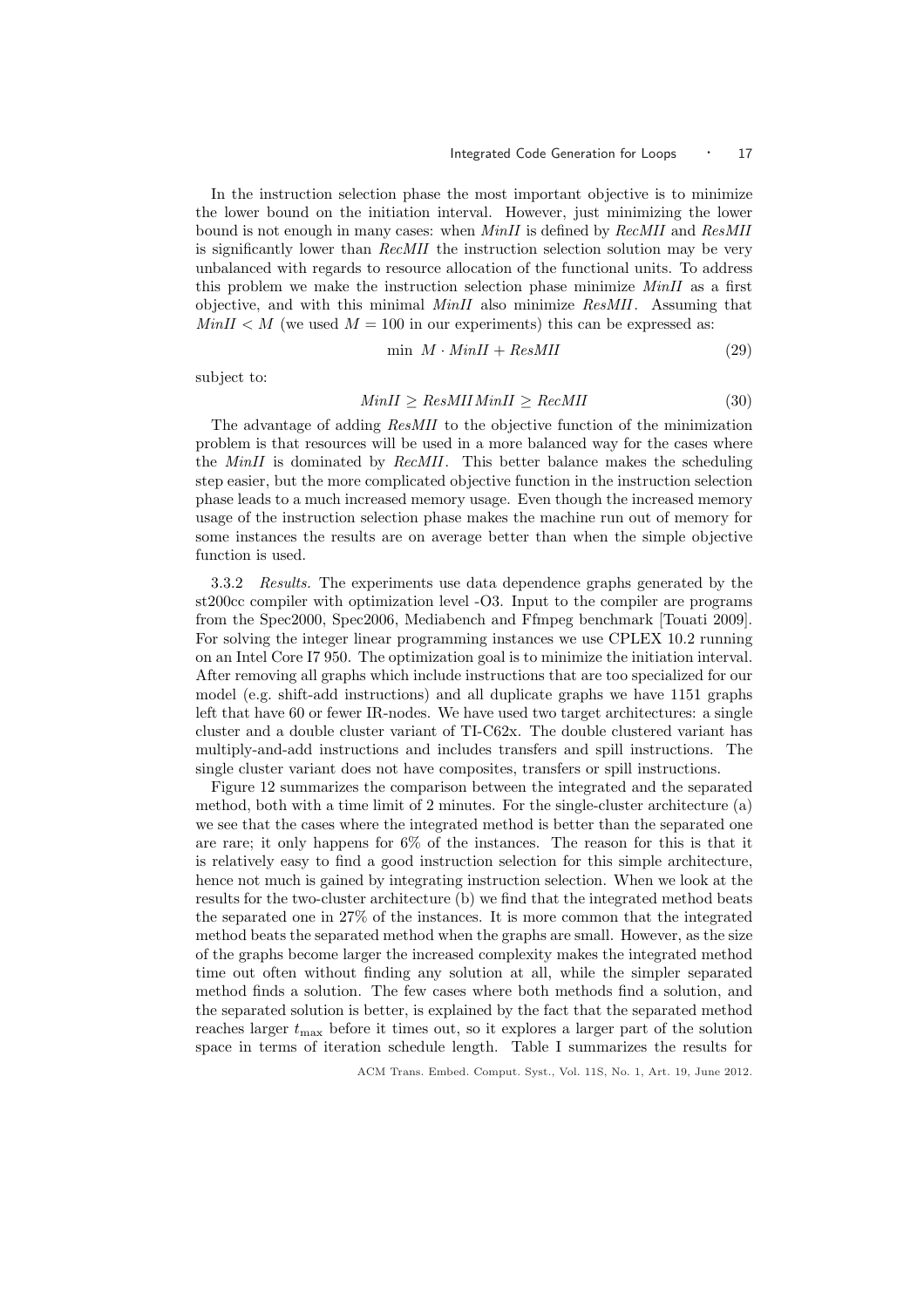| Table I. Average values of $IntII/SenII$ for the instances where Int. is better than Sep. |     |                |             |     |       |       |     |  |
|-------------------------------------------------------------------------------------------|-----|----------------|-------------|-----|-------|-------|-----|--|
| Architecture                                                                              |     | $1-10$ $11-20$ | 21-30 31-40 |     | 41-50 | 51-60 | all |  |
| Single cluster                                                                            | .84 | .88            | .84         | .95 | .95   | .98   | .88 |  |
| Double cluster                                                                            | .69 | .81            | .84         | .85 | .85   | 93    | .79 |  |

the instances where the integrated method finds a solution that is better than the one found by the separated method. The values shown are average values of IntII/SepII, where IntII and SepII are the found initiation intervals of the integrated and the separated methods respectively. These values quantifies how much better the integrated method is compared to the separated method. For instance: if the size of the kernel is halved then the throughput of the loop is doubled assuming that the number of iterations is large enough (so that the prologue and epilogue of the loop are negligible). The average value of  $IntII/SepII$  for the twocluster architecture is 0.79, i.e. the average asymptotic speedup for the loops is  $1/0.79 = 1.26$ .

Figure 13 shows the results of an experiment with a variation of the two-cluster architecture where the two cross paths of the TI-C62x is replaced by a bus, and the number of registers per cluster is reduced from 16 to 8, for this test we increased the time limit to 30 minutes and limited the number of instances to 50 per size range. Now, because of the increased time limit, both methods perform better, but there are still quite many instances for which both methods fail to find a solution, these must be solved by a cheaper heuristic.

# 4. RELATED WORK

In this section we list some of the related work in the area of code generation both for basic blocks and for loops.

# 4.1 Integrated code generation for basic blocks

4.1.1 *Optimal methods.* Kästner [2001] has developed a retargetable phase coupled code generator which can produce optimal schedules by solving a generated integer linear program in a postpass optimizer. Two integer linear programming models are given. The first one is time based, like ours, and assigns events to points in time. The second formulation is order based where the order of events is optimized, and the assignment to points in time is implicit. The advantage of the second model is that it can be flow-based such that the resources flow from one instruction to the next, and this allows for more efficient integer linear program models in some cases but is less suitable for integrating other tasks than scheduling and resource allocation.

Wilken et al. [2000] have presented an integer linear programming formulation for instruction scheduling for basic blocks. They also discuss how DAG transformations can be used to make the problem easier to solve without affecting the optimality of the solution. The machine model which they use is rather simple.

Wilson et al. [1994] created an integer linear programming model for the integrated code generation problem with included instruction selection. This formulation is limited to non-pipelined, single issue architectures.

A constraint programming approach to optimal instruction scheduling of su-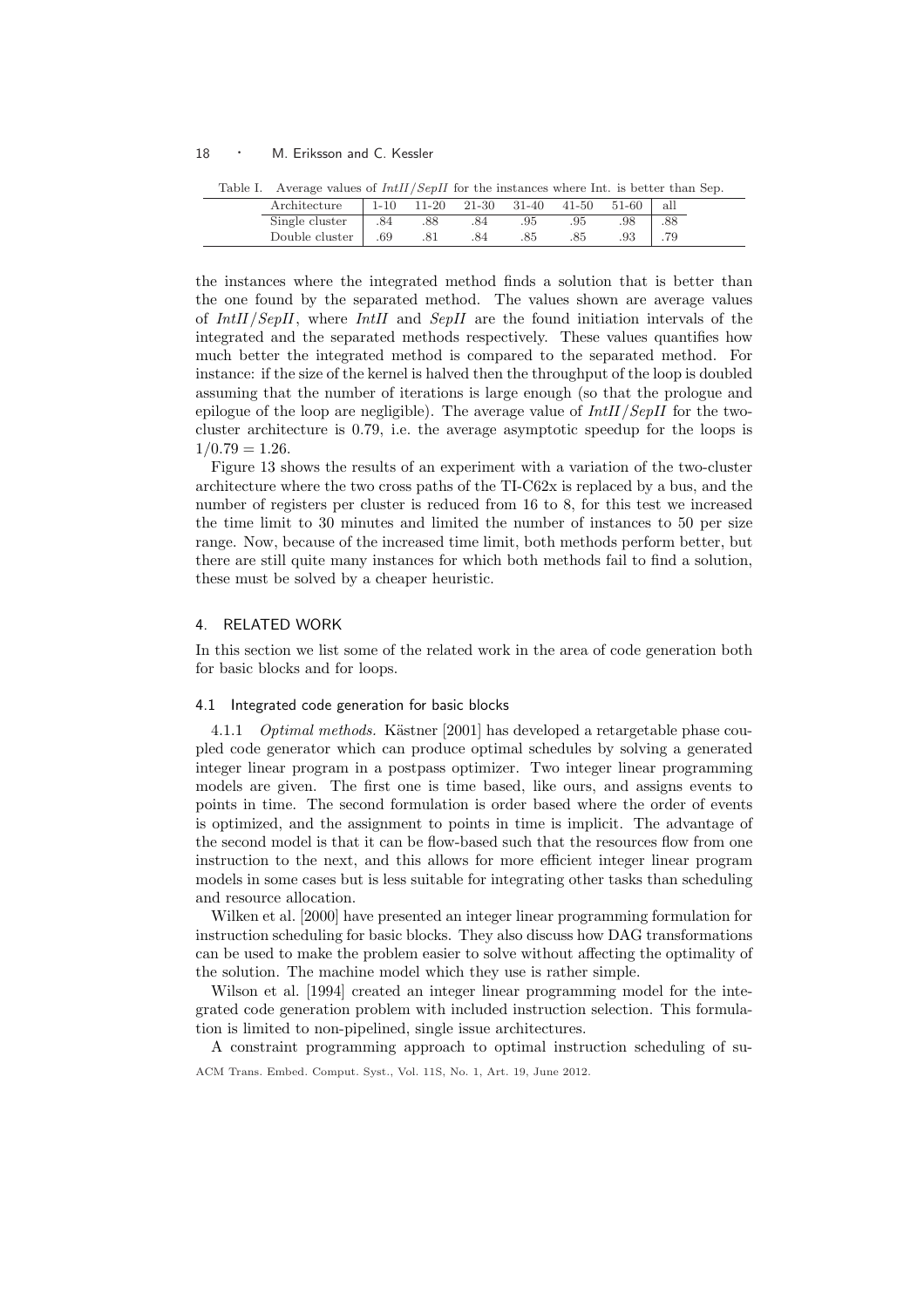perblocks<sup>4</sup> for realistic architectures was given by Malik et al. [2008]. The method was shown to be useful also for very large superblocks after a preprocessing phase which prunes the search space in a safe way.

Another integer linear programming method by Chang et al. [1997] performs integrated scheduling, register allocation and spill code generation. Their model targets non-pipelined, multi-issue, non-clustered architectures. Spill code is integrated by preprocessing the DAG in order to insert nodes for spilling where appropriate.

Winkel has presented an optimal method based on integer linear programming formulation for global scheduling for the IA-64 architecture [2004] and shown that it can be used in a production compiler [2007]. Much attention is given to how the optimization constraints should be formulated to make up a tight solution space that can be solved efficiently.

The integer linear programming model presented here for integrated code generation is an extension of the model by Bednarski and Kessler [2006]. Several aspects of our model are improved compared to it: Our model works with clustered architectures which have multiple register banks and data paths between them. Our model handles transfer instructions, which copy a value from one register bank to another (transfers do not cover an IR node of the DAG). Another improvement is that we can handle general dependences. We also remodeled the data flow dependences to work with the r variable

Within the Optimist project an integrated approach to code generation for clustered VLIW processors has been investigated by Kessler and Bednarski [2006]. Their method is based on dynamic programming and includes safe pruning of the solution space by removing comparable partial solutions.

4.1.2 Heuristic methods. Hanono and Devadas present an integrated approach to code generation for clustered VLIW architectures in the AVIV framework [1998]. Their method builds an extended data flow graph representation of a basic block which explicitly represents all alternatives for implementation, and then uses a branch-and-bound heuristic for selecting one alternative.

Lorenz et al. [2004] implemented a genetic algorithm for integrated code generation for low execution time. This genetic algorithm includes instruction selection, scheduling and register allocation in a single optimization problem. It also takes the subsequent address code generation, with address generation units, into account. In a preprocessing step additional IR nodes are inserted in the DAG which represent possible explicit transfers between register files.

Other notable heuristic methods that integrate several phases of code generation for clustered VLIW have been proposed by Kailas et al.  $[2001]$ , Özer et al.  $[1998]$ , Leupers [2000] and Nagpal and Srikant [2004].

# 4.2 Integrated software pipelining

4.2.1 Optimal methods. An enumeration approach to software pipelining, based on dynamic programming, was given by Vegdahl [1992]. In this algorithm the dependence graph of the original loop body is replicated by a given factor, with extra dependences to the new nodes inserted accordingly. The algorithm then

<sup>4</sup>A superblock is a block of code that has multiple exit points but only one entry point.

ACM Trans. Embed. Comput. Syst., Vol. 11S, No. 1, Art. 19, June 2012.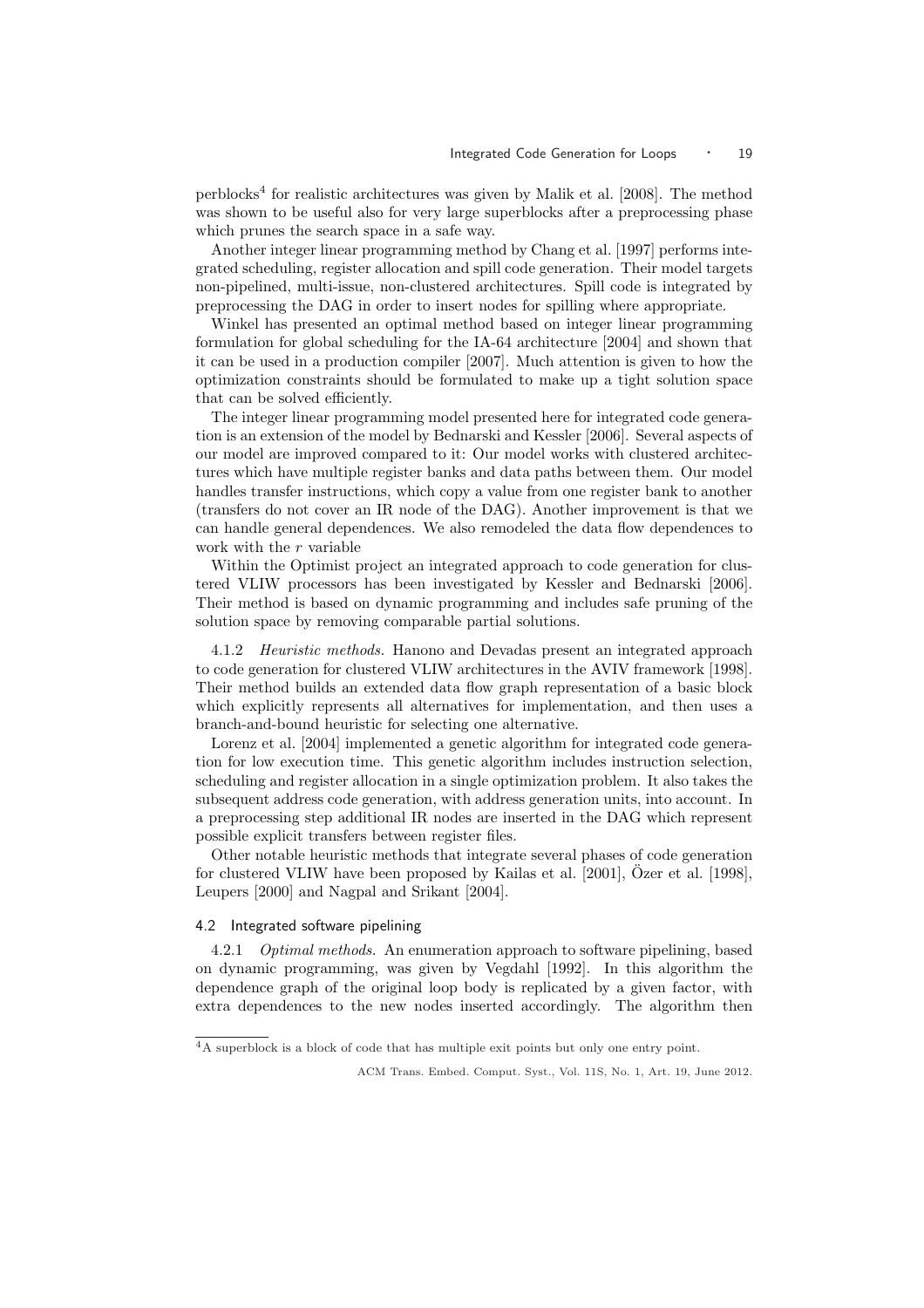creates a compacted loop body in which each node is represented once, thus the unroll factor determines how many iterations a node may be moved. This method does not include instruction selection and register allocation.

Blachot et al. [2006] have given an integer linear programming formulation for integrated modulo scheduling and register assignment. Their method, named Scan, is a heuristic which searches the solution space by solving integer linear programming instances for varying initiation intervals and numbers of schedule slots in a way that resembles our algorithm in Section 3.2. Their presentation also includes an experimental characterization of the search space, e.g. how the number of schedule slots and initiation intervals affects tractability and feasibility of the integer linear programming instance.

Yang et al. [2002] presented an integer linear programming formulation for rateand energy-optimal modulo scheduling on an Itanium-like architecture, where there are fast and slow functional units. The idea is that instructions that are not critical can be assigned to the slow, less energy consuming, functional units thereby optimizing energy use. Hence, this formulation includes a simple kind of instruction selection.

Ning and Gao [1993] present a method for non clustered architectures where register allocation is done in two steps, the first step assigns temporary values to buffers and the second step does the actual register allocation. Our method is different in that it avoids the intermediate step. This is an advantage when we want to support clustered register banks and integrate spill code generation.

Altman et al. [1995] presented an optimal method for simultaneous modulo scheduling and mapping of instructions to functional units. Their method, which is based on integer linear programming, has been compared to a branch and bound heuristic by Ruttenberg et al. [1996].

Fimmel and Müller [2002] do optimal modulo scheduling for pipelined nonclustered architectures by optimizing a rational initiation interval. The initiation interval is a variable in the integer linear programming formulation, which means that only a single instance of the problem needs to be solved as opposed to the common method of solving with increasingly large initiation intervals.

Eichenberger et al. [1996] have formulated an integer linear programming model for minimizing the register pressure of a modulo schedule where the modulo reservation table is fixed.

Nagarakatte and Govindarajan [2007] formulated an optimal method for integrating register allocation and spill code generation. These formulations work only for non-clustered architectures and do not include instruction selection.

Eisenbeis and Sawaya [1996] describe an integer linear programming method for integrating modulo scheduling and register allocation. Their method gives optimal results when the number of schedule slots is fixed.

Fan et al. [2005] studied the problem of synthesizing loop accelerators with modulo scheduling. In their problem formulation the initiation interval is given and the optimization problem is to minimize the hardware cost. They present optimal methods based on integer linear programming and branch and bound algorithms. They also show and evaluate several methods for decomposing large problem instances in to separate subproblems to increase tractability at the cost of global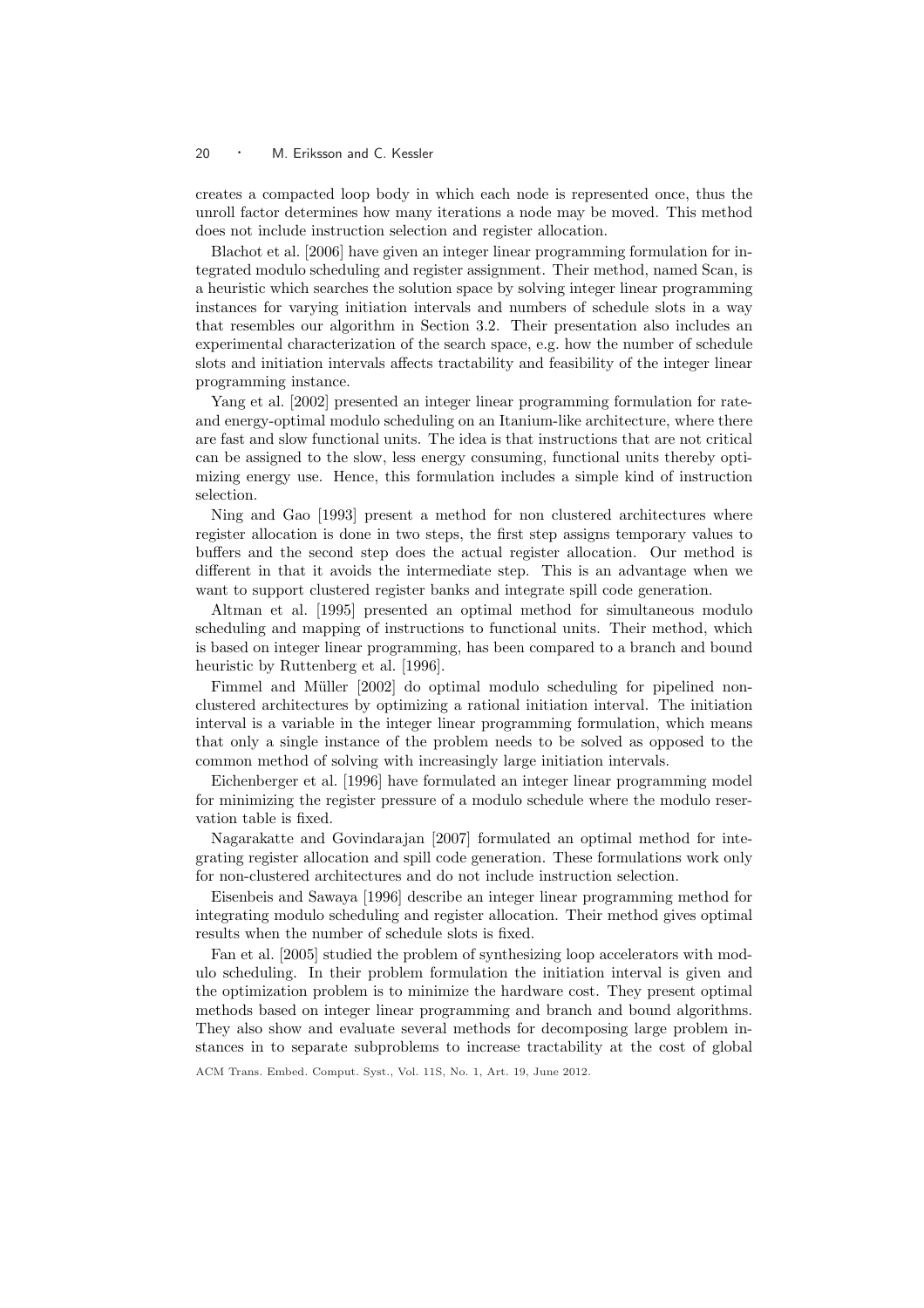optimality.

4.2.2 Heuristic methods. Fernandes [1998] was the one who first described clustered VLIW architectures, and Fernandes et al. [1999] gave a heuristic method for modulo scheduling for such architectures. The method is called Distributed modulo scheduling (DMS) and is shown to be effective for up to 8 clusters. DMS integrates modulo scheduling and cluster partitioning in a single phase. The method first tries to put instructions that are connected by true data dependences on the same cluster. If that is not possible transfer instructions are inserted or the algorithm backtracks by ejecting instructions from the partially constructed schedule.

Huff [1993] was the first to create a heuristic modulo scheduling method that schedules instructions in a way that minimizes life times of intermediate values. The instructions are given priorities based on the number of slots on which they may be scheduled and still respect dependences. The algorithm continues to schedule instructions with highest priority either early or late, based on heuristic rules. If an instruction can not be scheduled, backtracking is used, ejecting instructions from the partial schedule.

Another notable heuristic, which is not specifically targeted for clustered architectures, is due to Llosa et al. [1995; 1996]. This heuristic, called Swing modulo scheduling, simultaneously tries to minimize the initiation interval and register pressure by scheduling instructions either early or late.

The heuristic by Altemose and Norris [2001] does register pressure responsive modulo scheduling by inserting instructions in such a way that known live ranges are minimized.

Stotzer and Leiss [1999] presented a backtracking heuristic for modulo scheduling after instruction selection for Texas Instruments C6x processors.

Nystrom and Eichenberger [1998] presented a heuristic method for cluster assignment as a prepass to modulo scheduling. Their machine model assumes that all transfer instructions are explicit. The clustering algorithm prioritizes operations in critical cycles of the graph, and tries to minimize the number of transfer instructions while still having high throughput. The result of the clustering prepass is a new graph where operations are assigned to clusters and transfer nodes are inserted. Their experimental evaluation shows that, for architectures with a reasonable number of buses and ports, the achieved initiation interval is most of the time equal to the one achieved with the corresponding fully connected, i.e. non-clustered, architecture, where more data ports are available.

A heuristic method for integrated modulo scheduling for clustered architectures was presented by Codina et al. [2001]. The method, which also integrates spill code generation is shown to be useful for architectures with 4 clusters.

Pister and Kästner [2005] presented a retargetable method for postpass modulo scheduling implemented in the Propan framework.

4.2.3 Theoretical results. Touati [2007] presented several theoretical results regarding the register need in modulo schedules. One of the results shows that, in the absence of resource conflicts, there exists a finite schedule duration  $(t_{\text{max}}$  in our terminology) that can be used to compute the minimal periodic register sufficiency of a loop for all its valid modulo schedules. Theorem 3.7 in this paper is related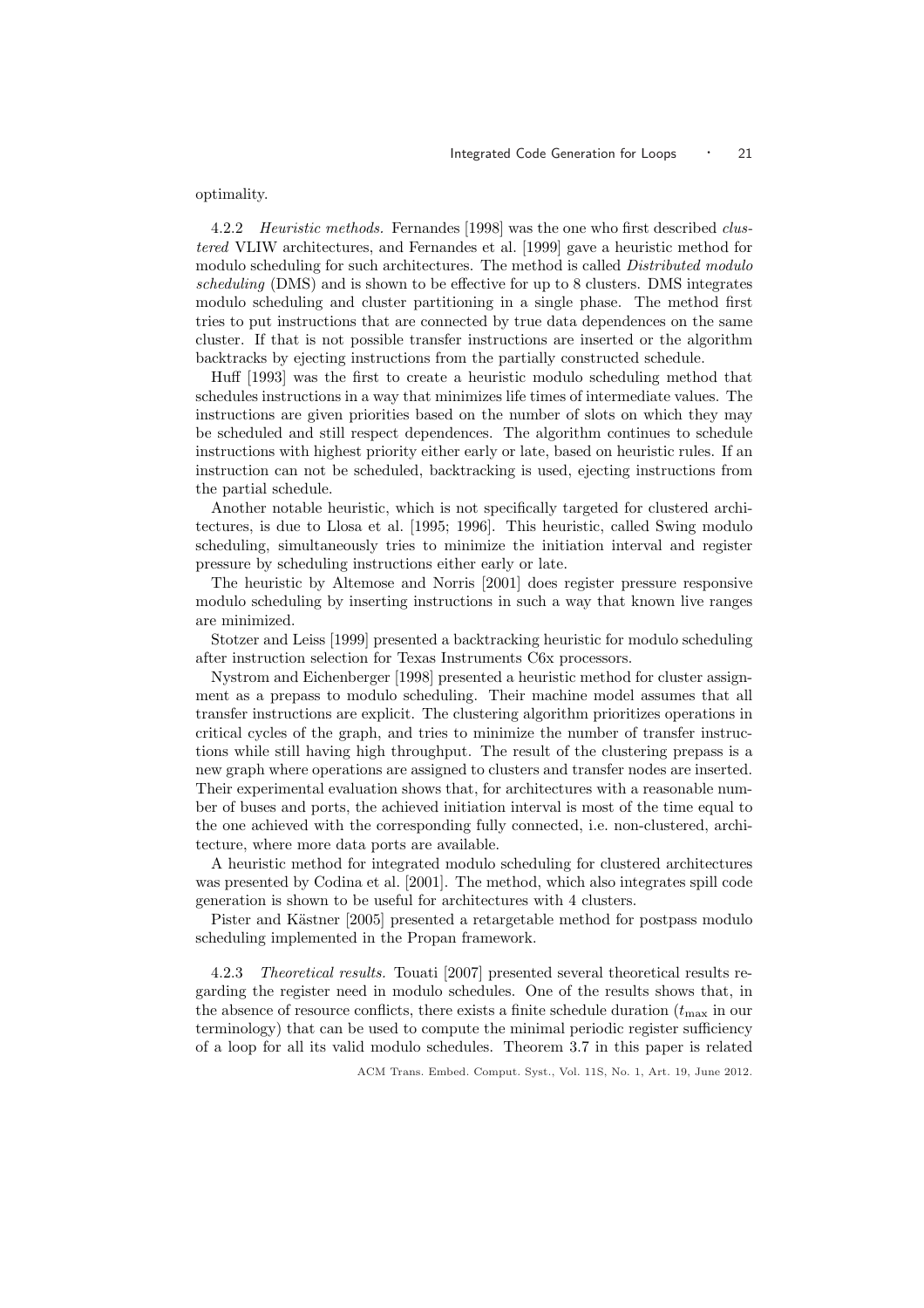to this result of Touati. We assume unbounded register files and identify an upper bound on schedule duration, in the presence of resource conflicts.

## 5. CONCLUSIONS

We have studied the problem of integrated code generation for clustered architectures. The phases that are integrated are: cluster assignment, instruction selection, scheduling, register allocation and spilling. An algorithm was presented for the basic block case, and then we showed how it is extended to modulo scheduling.

The work presented in this paper is different from the ones mentioned in Section 4 in that it aims to produce provably optimal modulo schedules, also when the optimal initiation interval is larger than  $MinII$ , and in that it also integrates cluster assignment and instruction selection in the formulation. Our algorithm for modulo scheduling iteratively considers schedules with increasing number of schedule slots. A problem with such an iterative method is that, if the initiation interval is not equal to the lower bound, there is no way to determine whether the found solution is optimal or not. We have proven that, for a class of architectures that we call transfer free, we can set an upper bound on the schedule length. I.e. we can prove when a found modulo schedule with an initiation interval larger than the lower bound is optimal.

Creating an integer linear programming formulation for clustered architectures is more difficult than for the non-clustered case since the common method of modeling live ranges simply as the time between definition and use cannot be applied. Our formulation handles live ranges by explicitly assigning values to register banks for each time slot. This increases the size of the solution space, but we believe that this extra complexity is unavoidable and inherent to the problem of integrating cluster assignment and instruction selection with the other phases.

We have also shown that optimal spilling is closely related to optimal register allocation when the register files are clustered. In fact, optimal spilling is as simple as adding an additional virtual register file representing memory and have transfer instructions to and from this register file corresponding to stores and loads.

In our experimental evaluation we have shown that for the basic block case we can optimally generate code for DAGs with up to 142 IR nodes in less than 900 seconds. But we also saw that in some cases with only 76 IR nodes the integer linear programming model was not successful. For modulo scheduling we compare the integrated method to one in which instruction selection and cluster assignment is done in a separate phase. Our experiments show that the integrated method rarely results in better results than the separated for the single cluster architecture, but for the double cluster architecture the integrated method beats the separated one in 27% of the cases and in these cases, assuming a large number of iterations, the average speedup is 26%. The results of these experiments are important because we try to find out if the integration can be beneficial: both steps in the separated method are locally optimal and the integrated method is globally optimal. Showing how often the integrated method is better than the separated one is interesting also from a theoretical perspective.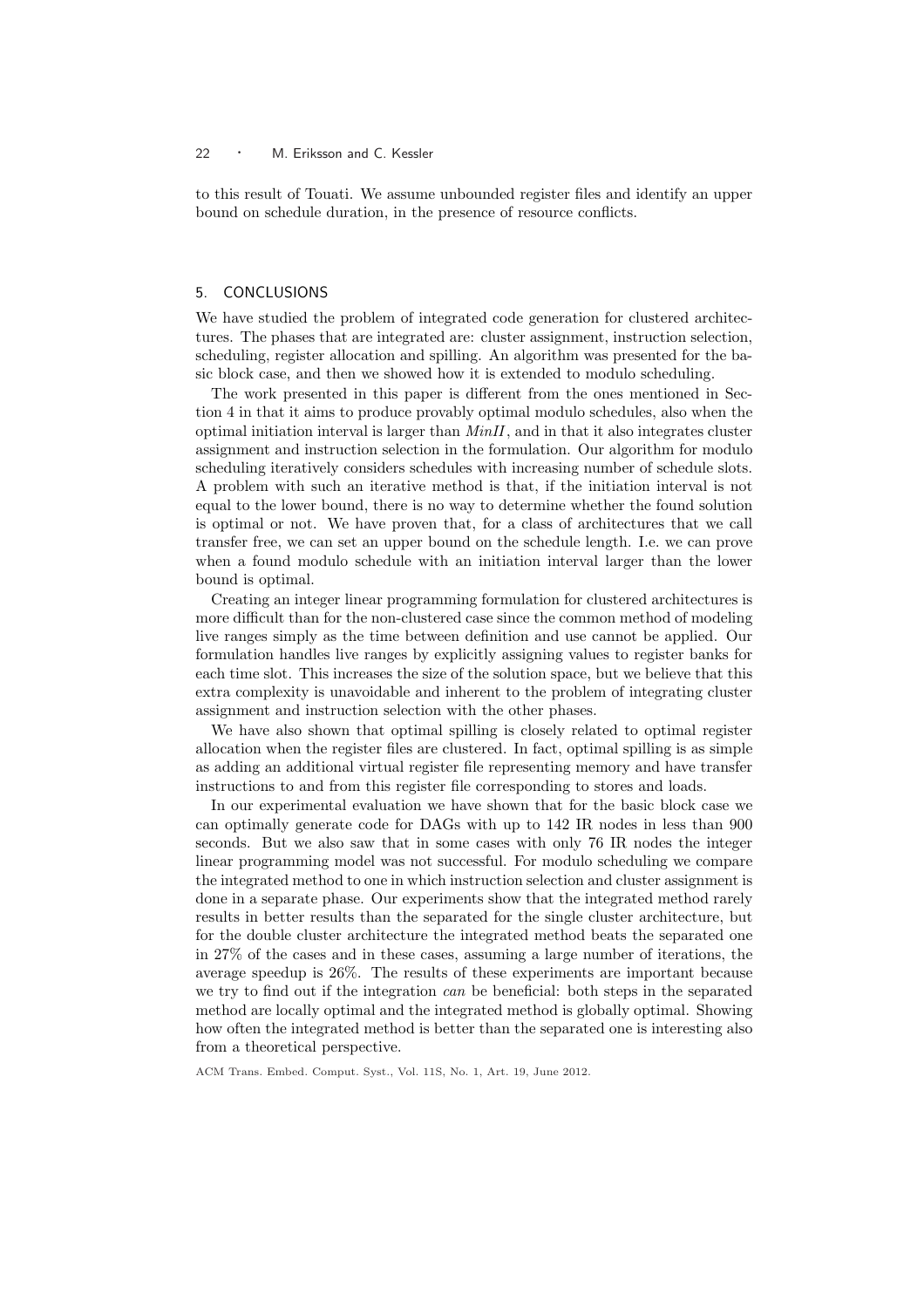## ACKNOWLEDGMENTS

We thank Sid-Ahmed-Ali Touati for reading and commenting on an earlier version of this paper, and for providing the data dependence graphs used in the modulo scheduling evaluation. Oskar Skoog made the first implementation of the genetic algorithm used for comparison in this paper. We thank all reviewers of this and previous papers for constructive comments.

## REFERENCES

- ALTEMOSE, G. AND NORRIS, C. 2001. Register pressure responsive software pipelining. In Proc. of the ACM Symp. on Applied Computing (SAC'01). ACM, New York, 626–631.
- Altman, E. R., Govindarajan, R., and Gao, G. R. 1995. Scheduling and mapping: Software pipelining in the presence of structural hazards. In Proc. of the ACM SIGPLAN Conf. on Programming Language Design and Implementation (PLDI'95). ACM, New York, 139–150.
- BEDNARSKI, A. AND KESSLER, C. W. 2006. Optimal integrated VLIW code generation with integer linear programming. In European Conf. on Parallel Computing (Euro-Par'06). Springer, Berlin, 461–472.
- BLACHOT, F., DE DINECHIN, B. D., AND HUARD, G. 2006. SCAN: A heuristic for near-optimal software pipelining. In Proc. of the European Conf. on Parallel Computing (Euro-Par'06). Springer, Berlin, 289–298.
- Chang, C., Chen, C., and King, C. 1997. Using integer linear programming for instruction scheduling and register allocation in multi-issue processors. Computers and Mathematics with Applications 34, 9, 1–14.
- Charlesworth, A. 1981. An approach to scientific array processing: The architectural design of the AP-120b/FPS-164 family. Computer 14, 9 (Sept.), 18–27.
- CODINA, J. M., SÁNCHEZ, J., AND GONZÁLEZ, A. 2001. A unified modulo scheduling and register allocation technique for clustered processors. In Proc. of the Int. Conf. on Parallel Architectures and Compilation Techniques (PACT'01). IEEE, Los Alamitos, 175–184.
- EICHENBERGER, A. E., DAVIDSON, E. S., AND ABRAHAM, S. G. 1996. Minimizing register requirements of a modulo schedule via optimum stage scheduling. Int. J. Parallel Program. 24, 2, 103–132.
- Eisenbeis, C. and Sawaya, A. 1996. Optimal loop parallelization under register constraints. In Proc. of the 6th Workshop on Compilers for Parallel Computers (CPC'96). 245–259.
- ERIKSSON, M. 2009. Integrated software pipelining. Licentiate degree thesis, Linköping Studies in Science and Technology Thesis No. 1393, Linköping University, Sweden.
- Eriksson, M. V. and Kessler, C. W. 2009. Integrated modulo scheduling for clustered VLIW architectures. In Proc. of the Int. Conf. on High Performance Embedded Architectures and Compilers (HiPEAC'09). Springer, Berlin, 65–79.
- Eriksson, M. V., Skoog, O., and Kessler, C. W. 2008. Optimal vs. heuristic integrated code generation for clustered VLIW architectures. In Proc. of the 11th Int. Workshop on Software & Compilers for Embedded Systems (SCOPES'08). ACM, New York, 11–20.
- Fan, K., Kudlur, M., Park, H., and Mahlke, S. 2005. Cost sensitive modulo scheduling in a loop accelerator synthesis system. In Proc. of the 38th annual IEEE/ACM Int. Symp. on Microarchitecture (MICRO-38). IEEE, Los Alamitos, 219–232.
- Fernandes, M. M. 1998. A clustered VLIW architecture based on queue register files. Ph.D. thesis, University of Edinburgh.
- Fernandes, M. M., Llosa, J., and Topham, N. 1999. Distributed modulo scheduling. In Proc. of the 5th Int. Symp. on High Performance Computer Architecture (HPCA'99). IEEE, Los Alamitos, 130.
- FIMMEL, D. AND MÜLLER, J. 2002. Optimal software pipelining with rational initiation interval. In Proc. of the Int. Conf. on Parallel and Distributed Processing Techniques and Applications (PDPTA'02). CSREA Press, 638–643.
- Fisher, J. A. 1983. Very long instruction word architectures and the ELI-512. In Proc. of the 10th Annual Int. Symp. on Computer Architecture (ISCA'83). ACM, New York, 140–150.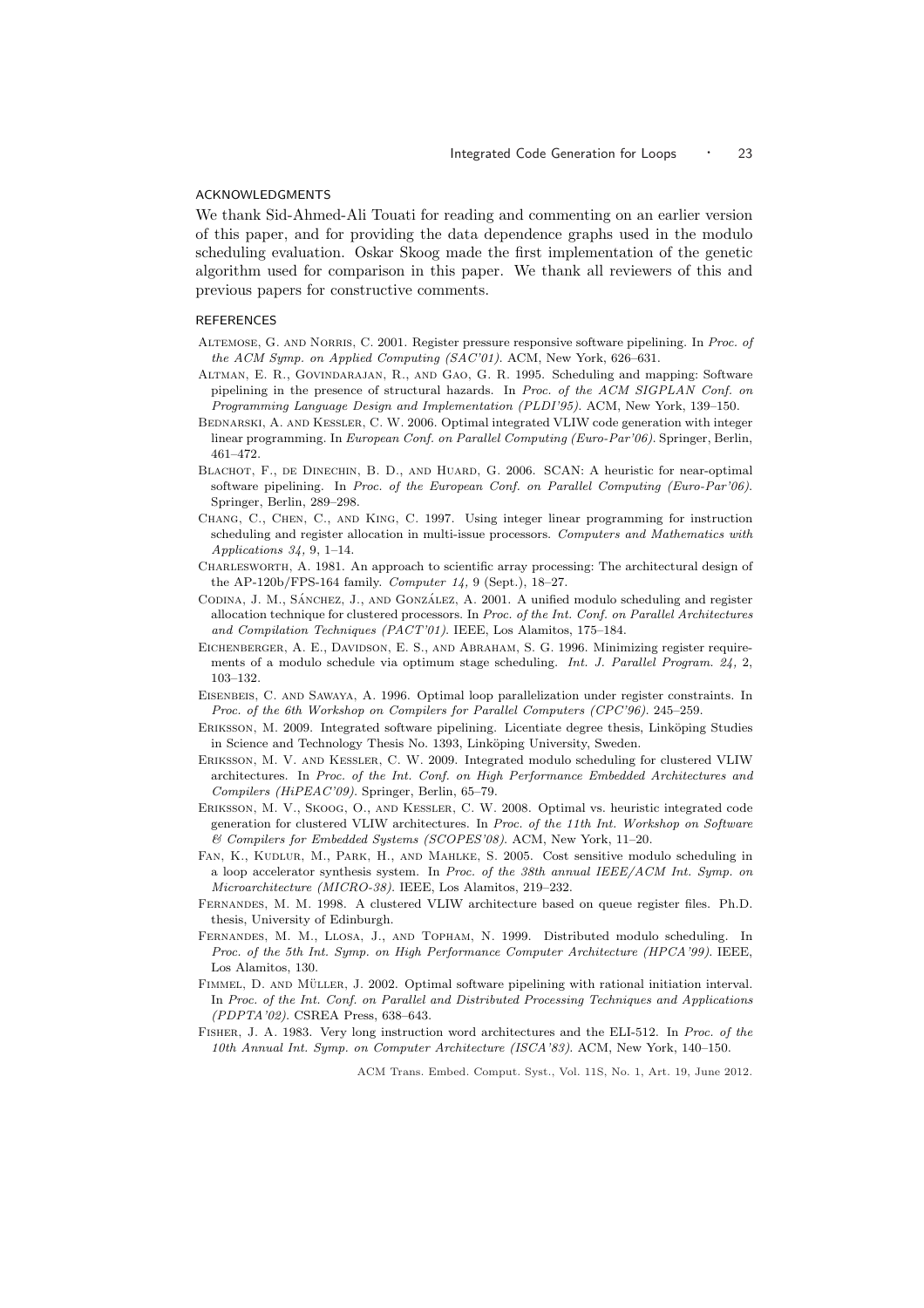- GEBOTYS, C. AND ELMASRY, M. 1993. Global optimization approach for architectural synthesis. IEEE Transactions on Computer-Aided Design of Integrated Circuits and Systems 12, 9 (Sept.), 1266–1278.
- Hanono, S. and Devadas, S. 1998. Instruction Selection, Resource Allocation, and Scheduling in the AVIV Retargetable Code Generator. In Proc. of the 35th Annual Conf. on Design Automation (DAC'98). ACM, New York, 510–515.
- HUFF, R. A. 1993. Lifetime-sensitive modulo scheduling. In Proc. ACM SIGPLAN Conf. on Programming Language Design and Implementation (PLDI'93). ACM, New York, 258–267.
- Kailas, K., Ebcioglu, K., and Agrawala, A. 2001. CARS: A new code generation framework for clustered ILP processors. In Proc. of the 7th Int. Symp. on High-Performance Computer Architecture (HPCA'01). IEEE, Los Alamitos, 133–143.
- KÄSTNER, D. 2001. Propan: A retargetable system for postpass optimisations and analyses. In Proc. of the ACM SIGPLAN Workshop on Languages, Compilers, and Tools for Embedded Systems (LCTES'00). Springer, Berlin, 63–80.
- KESSLER, C., BEDNARSKI, A., AND ERIKSSON, M. 2007. Classification and generation of schedules for VLIW processors. Concurrency and Computation: Practice and Experience 19, 18, 2369– 2389.
- KESSLER, C. W. AND BEDNARSKI, A. 2006. Optimal integrated code generation for VLIW architectures. Concurrency and Computation: Practice and Experience 18, 11, 1353–1390.
- LAM, M. 1988. Software pipelining: an effective scheduling technique for VLIW machines. SIG-PLAN Not. 23, 7, 318–328.
- Lee, C., Potkonjak, M., and Mangione-Smith, W. H. 1997. Mediabench: A tool for evaluating and synthesizing multimedia and communicatons systems. In Int. Symp. on Microarchitecture (MICRO-30). IEEE, Los Alamitos, 330–335.
- Leupers, R. 2000. Instruction scheduling for clustered VLIW DSPs. In Proc. of the Int. Conf. on Parallel Architectures and Compilation Techniques (PACT'00). IEEE, Los Alamitos, 291.
- LLOSA, J., GONZALEZ, A., AYGUADE, E., AND VALERO, M. 1996. Swing modulo scheduling: A lifetime-sensitive approach. In Proc. of the Conf. on Parallel Architectures and Compilation Techniques (PACT'96). IEEE, Los Alamitos, 80–86.
- LLOSA, J., VALERO, M., AYGUADÉ, E., AND GONZÁLEZ, A. 1995. Hypernode reduction modulo scheduling. In Proc. of the 28th Annual Int. Symp. on Microarchitecture (MICRO-28). IEEE, Los Alamitos, 350–360.
- Lorenz, M. and Marwedel, P. 2004. Phase coupled code generation for DSPs using a genetic algorithm. In Proc. of the Conf. on Design, Automation and Test in Europe (DATE'04). IEEE, Los Alamitos, 1270–1275.
- Malik, A. M., Chase, M., Russell, T., and van Beek, P. 2008. An application of constraint programming to superblock instruction scheduling. In Proc. of the 14th Int. Conf. on Principles and Practice of Constraint Programming. Springer, Berlin, 97–111.
- Nagarakatte, S. G. and Govindarajan, R. 2007. Register allocation and optimal spill code scheduling in software pipelined loops using 0-1 integer linear programming formulation. In Proc. of the 16th Int. Conf. on Compiler Construction. Springer, Berlin, 126–140.
- Nagpal, R. and Srikant, Y. N. 2004. Integrated temporal and spatial scheduling for extended operand clustered VLIW processors. In Proc. of the 1st Conf. on Computing Frontiers. ACM, New York, 457–470.
- Ning, Q. and Gao, G. R. 1993. A novel framework of register allocation for software pipelining. In Proc. of the 20th ACM Symp. on Principles of Programming Languages (POPL'93). ACM, New York, 29–42.
- Nystrom, E. and Eichenberger, A. E. 1998. Effective cluster assignment for modulo scheduling. In Proc. of the 31st annual ACM/IEEE Int. Symp. on Microarchitecture (MICRO-31). IEEE, Los Alamitos, 103–114.
- OZER, E., BANERJIA, S., AND CONTE, T. M. 1998. Unified assign and schedule: a new approach to scheduling for clustered register file microarchitectures. In Proc. of the 31st Annual ACM/IEEE Int. Symp. on Microarchitecture (MICRO-31). IEEE, Los Alamitos, 308–315.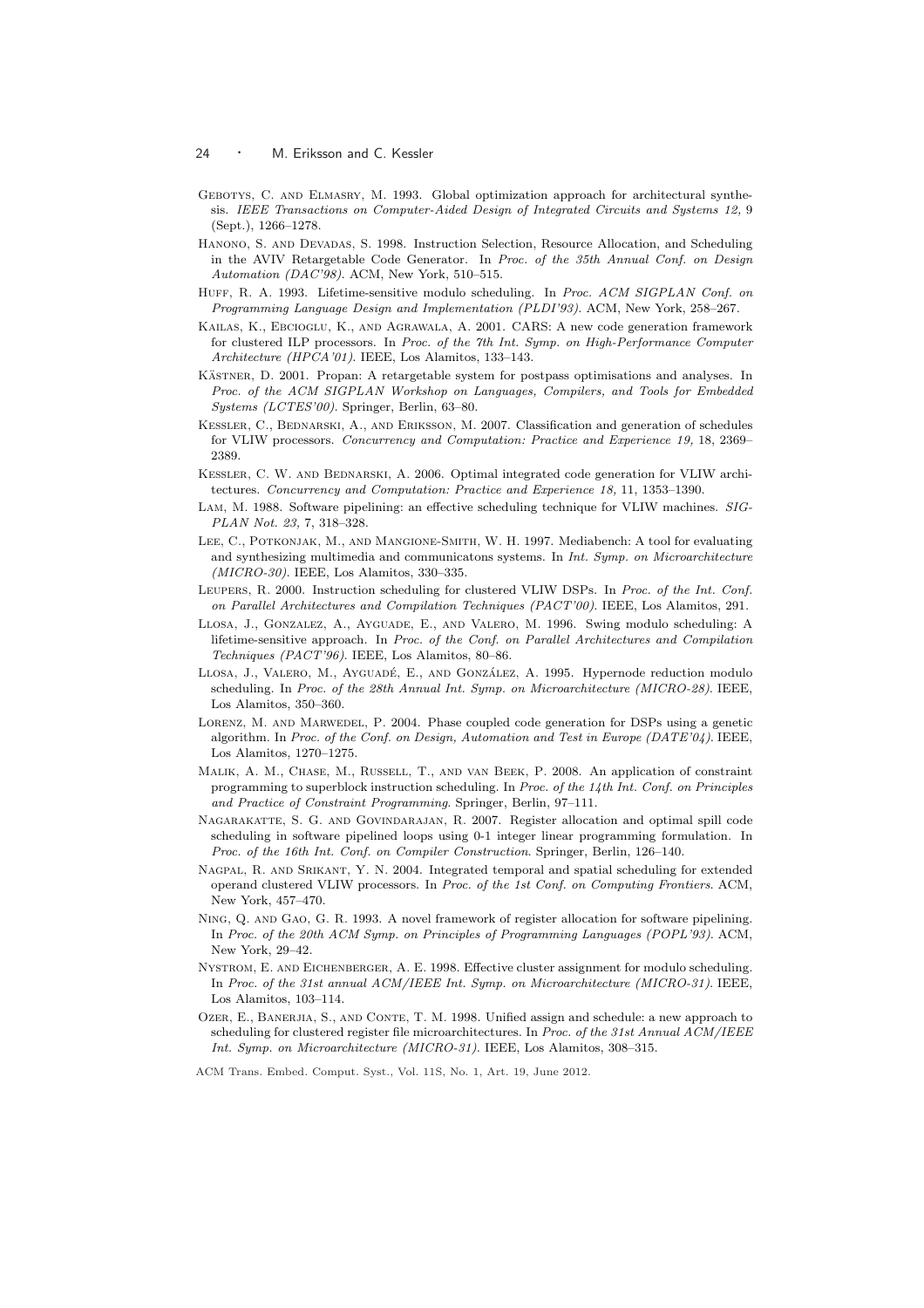- PISTER, M. AND KÄSTNER, D. 2005. Generic software pipelining at the assembly level. In Proc. of the Workshop on Software and Compilers for Embedded Systems (SCOPES'05). ACM, New York, 50–61.
- Rau, B. R. 1994. Iterative modulo scheduling: an algorithm for software pipelining loops. In Proc. of the 27th Annual Int. Symp. on Microarchitecture (MICRO-27). ACM, New York, 63–74.
- Rau, B. R. and Glaeser, C. D. 1981. Some scheduling techniques and an easily schedulable horizontal architecture for high performance scientific computing. SIGMICRO Newsl. 12, 4, 183–198.
- Ruttenberg, J., Gao, G. R., Stoutchinin, A., and Lichtenstein, W. 1996. Software pipelining showdown: optimal vs. heuristic methods in a production compiler. In Proc. of the ACM SIGPLAN Conf. on Programming Language Design and Implementation (PLDI'96). ACM, New York, 1–11.
- Stotzer, E. and Leiss, E. 1999. Modulo scheduling for the TMS320C6x VLIW DSP architecture. SIGPLAN Not. 34, 7, 28–34.
- TARJAN, R. E. 1973. Enumeration of the elementary circuits of a directed graph. SIAM J. Comput. 2, 3, 211–216.
- Texas Instruments Incorporated 2000. TMS320C6000 CPU and Instruction Set Reference Guide. Texas Instruments Incorporated.
- Touati, S. 2009. Data dependence graphs from Spec, Mediabench and Ffmpeg benchmark suites. Personal communication.
- Touati, S.-A.-A. 2007. On periodic register need in software pipelining. IEEE Trans. Comput. 56, 11, 1493–1504.
- Vegdahl, S. R. 1992. A dynamic-programming technique for compacting loops. In Proc. of the 25th annual Int. Symp. on Microarchitecture (MICRO-25). IEEE, Los Alamitos, 180–188.
- Wilken, K., Liu, J., and Heffernan, M. 2000. Optimal instruction scheduling using integer programming. In Proc. of the ACM SIGPLAN Conf. on Programming Language Design and Implementation (PLDI'00). ACM, New York, 121–133.
- WILSON, T. C., GREWAL, G. W., AND BANERJI, D. K. 1994. An ILP Solution for Simultaneous Scheduling, Allocation, and Binding in Multiple Block Synthesis. In Proc. of the Int. Conf. on Computer Design (ICCD'94). IEEE, Los Alamitos, 581–586.
- Winkel, S. 2004. Optimal global instruction scheduling for the Itanium processor architecture. Ph.D. thesis, Universität des Saarlandes.
- WINKEL, S. 2007. Optimal versus heuristic global code scheduling. In Proc. of the 40th Annual IEEE/ACM Int. Symp. on Microarchitecture (MICRO-40). IEEE, Los Alamitos, 43–55.
- YANG, H., GOVINDARAJAN, R., GAO, G. R., AND THEOBALD, K. B. 2002. Power-performance trade-offs for energy-efficient architectures: A quantitative study. In  $\emph{Proc. of the IEEE Int.}$ Conf. on Computer Design: VLSI in Computers and Processors (ICCD'02). IEEE, Los Alamitos, 174.

Received June 2009; revised January 2010; accepted March 2010